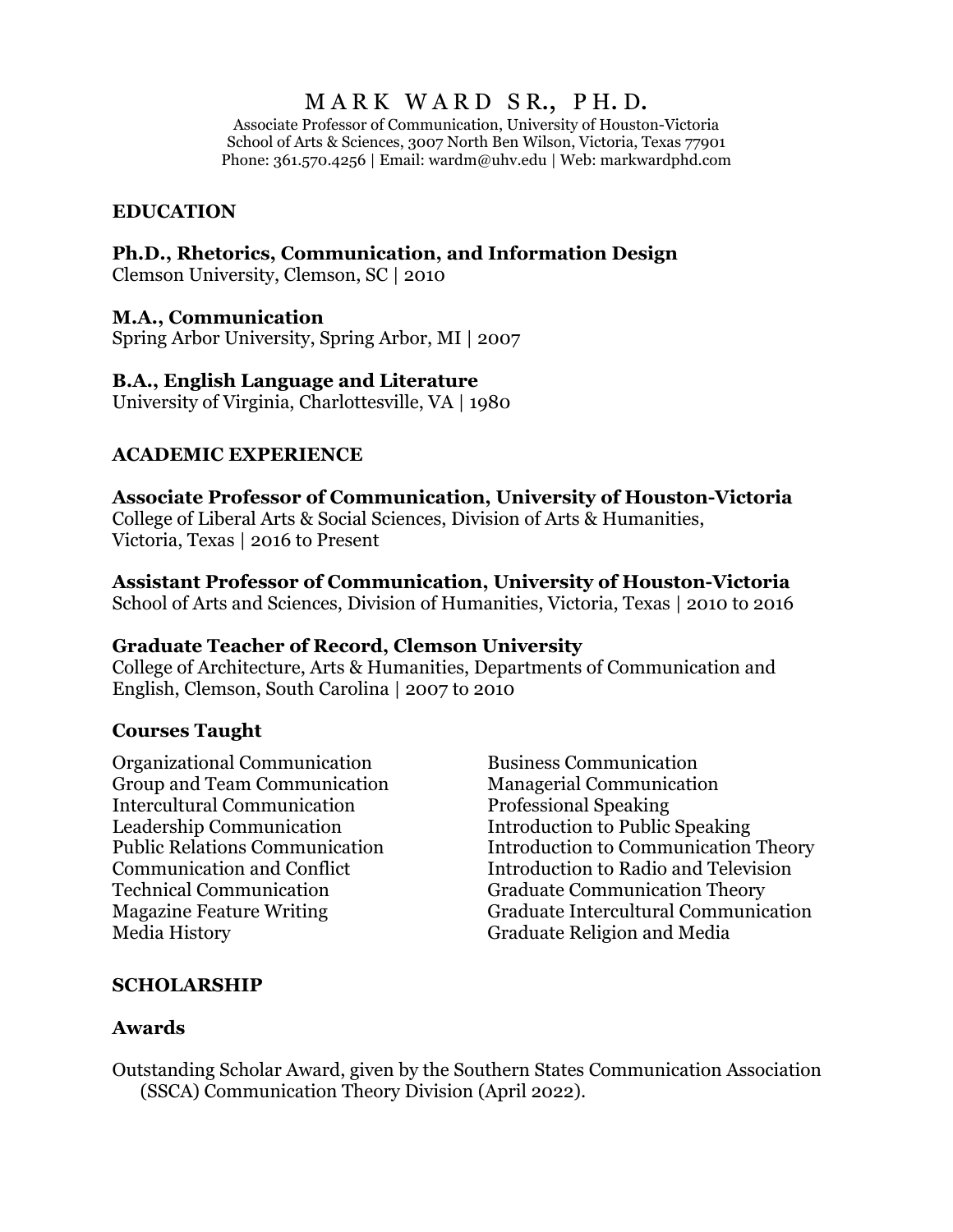- Digital Religion Research Award, given by the Network for New Media, Religion, and Digital Culture Studies for "Digital religion and media economics: Concentration and convergence in the electronic church" (November 2020).
- Article of the Year, Religious Communication Association (RCA) for "Sermons as social interaction: Pulpit speech, power, and gender" (November 2020).
- Outstanding Article, National Communication Association (NCA) Spiritual Communication Division for "Sermons as social interaction: Pulpit speech, power, and gender" (November 2020).
- Outstanding Book Chapter, National Communication Association (NCA) Spiritual Communication Division for "The apology sermon: Jimmy Swaggart's mea culpa" (November 2020).
- Article of the Year, Religious Communication Association (RCA) for "A new kind of church: The religious media conglomerate as a 'denomination'" (November 2019).
- Outstanding Article, National Communication Association (NCA) Spiritual Communication Division for "'Head knowledge isn't enough': Bible visualization and congregational culture in an evangelical church" (November 2019).
- David R. Maines Narrative Research Award, given by Carl Couch Center for Social and Internet Research for "The dangers of getting what you wish for: What do you say to evangelicals?" (December 2018).
- Scholar of the Year / Research and Scholarly Activities Excellence Award, University of Houston-Victoria (May 2018).
- Clifford G. Christians Ethics Research Award, given by Carl Couch Center for Social and Internet Research for *The electronic church in the digital age: Cultural impacts of evangelical mass media, Vols. 1 & 2 (November 2017)*
- Article of the Year, Religious Communication Association (RCA) for "Give the winds a mighty voice: Evangelical culture as radio ecology" (November 2014).
- Selectee, 2010 National Communication Association (NCA) Doctoral Honors Seminar for "Fundamentalist differences: Using ethnography of rhetoric (EOR) to analyze a community of practice" (July-August 2010).
- Finalist, 2009 Clemson University Graduate Student Research Award. Selected as the nominee of the College of Architecture, Arts, and Humanities (April 2009).

### **Books**

Ward, M., Sr. (2022). *Introduction to public speaking: An inductive approach.*  FlatWorld.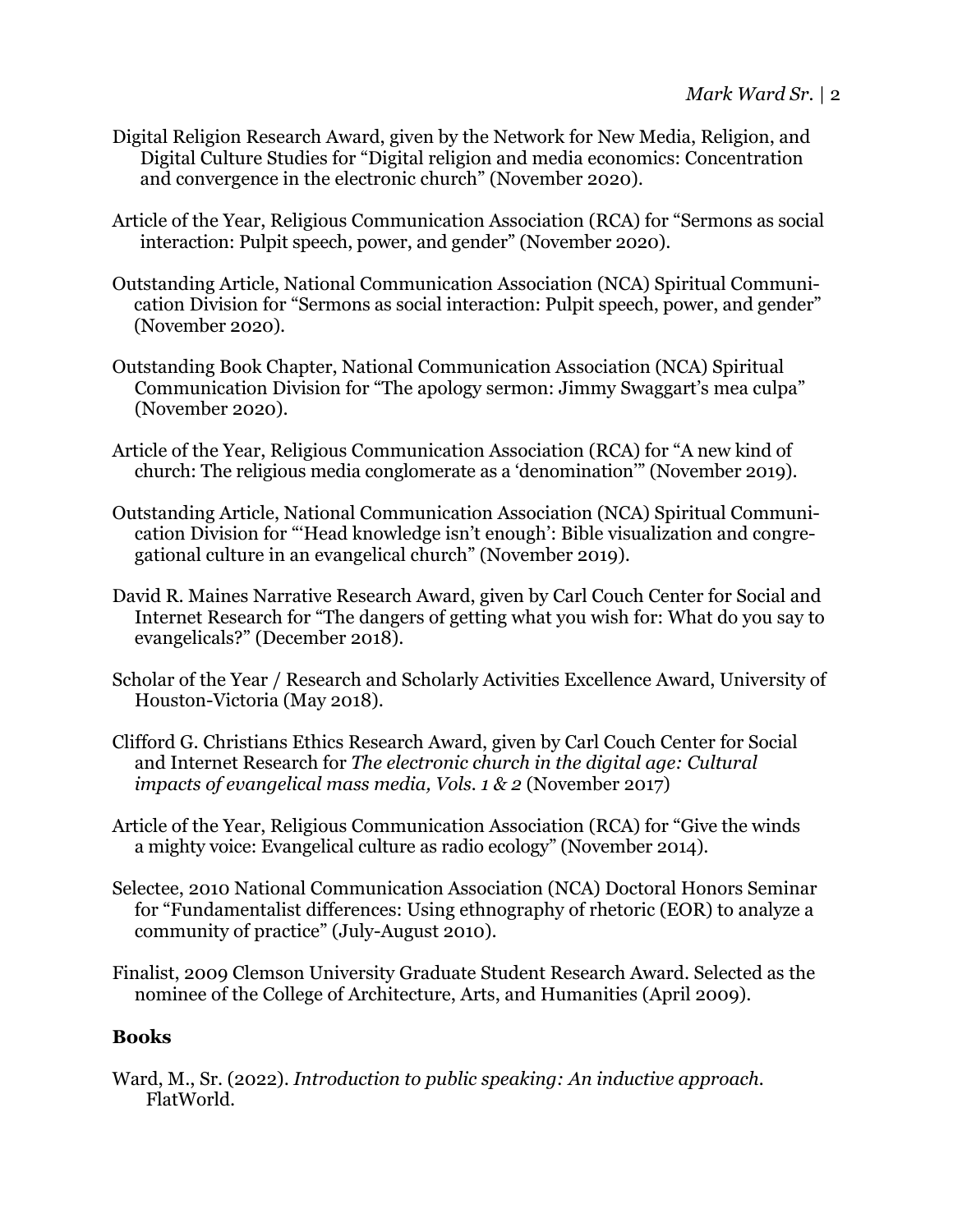- Ward, M., Sr. (Ed.) (in press). *God talk: The problem of divine-human communication.*  Peter Lang.
- Ward, M., Sr. (2017). *The Lord's radio: Gospel music broadcasting and the making of evangelical culture, 1920-1960.* McFarland.
- Ward, M., Sr. (Ed.) (2016). *The electronic church in the digital age: Cultural impacts of evangelical mass media, Vol. 1: How evangelical media shapes evangelical culture.* Praeger.
- Ward, M., Sr. (Ed.) (2016). *The electronic church in the digital age: Cultural impacts of evangelical mass media, Vol. 2: How evangelical media engages American culture.* Praeger.
- Wrench, J., Punyanunt-Carter, N., & Ward, M., Sr. (2015). *Organizational communication: Theory, research, and practice.* FlatWorld.
- Ward, M., Sr. (2014). *Deadly documents: Organizational discourse, technical communication, and the Holocaust.* Routledge.
- Ward, M., Sr. (1994). *Air of salvation: The story of Christian broadcasting.* Baker.

## **Refereed Journal Articles**

- 30. Ward, M., Sr. (in press). "All scripture is inspired by God": The culture of biblical literalism in an evangelical church. *Journal of Communication and Religion, 45*(1)*.*
- 29. Ward, M., Sr., Spencer, L. G., Stewart, C. O., & Varela, E. M. (in press). Return to Teamsterville: A reconsideration and dialogue on ethnography and critique. *Communication Quarterly.*
- 28. Ward, M., Sr. (2021). Gendering by design: The visual language of essentialism in evangelical material culture. *Interdisciplinary Journal of Research on Religion, 17*(3), 1-29.
- 27. Ward, M., Sr. (2020). "Knowledge puffs up": The evangelical culture of antiintellectualism as a local strategy. *Sermon Studies, 4,* 1-21*.*
- 26. Ward, M., Sr. (2019). Sermons as social interaction: Pulpit speech, power, and gender. *Women and Language, 42*(2), 285-316.
- 25. Ward, M., Sr. (2019). A new kind of church: The religious media conglomerate as a "denomination." *Journal of Media and Religion, 17*(3/4), 117-133.
- 24. Ward, M., Sr. (2018). "Men" and "ladies": An archaeology of gendering in the evangelical church. *Journal of Communication and Religion, 41*(4), 114-134*.*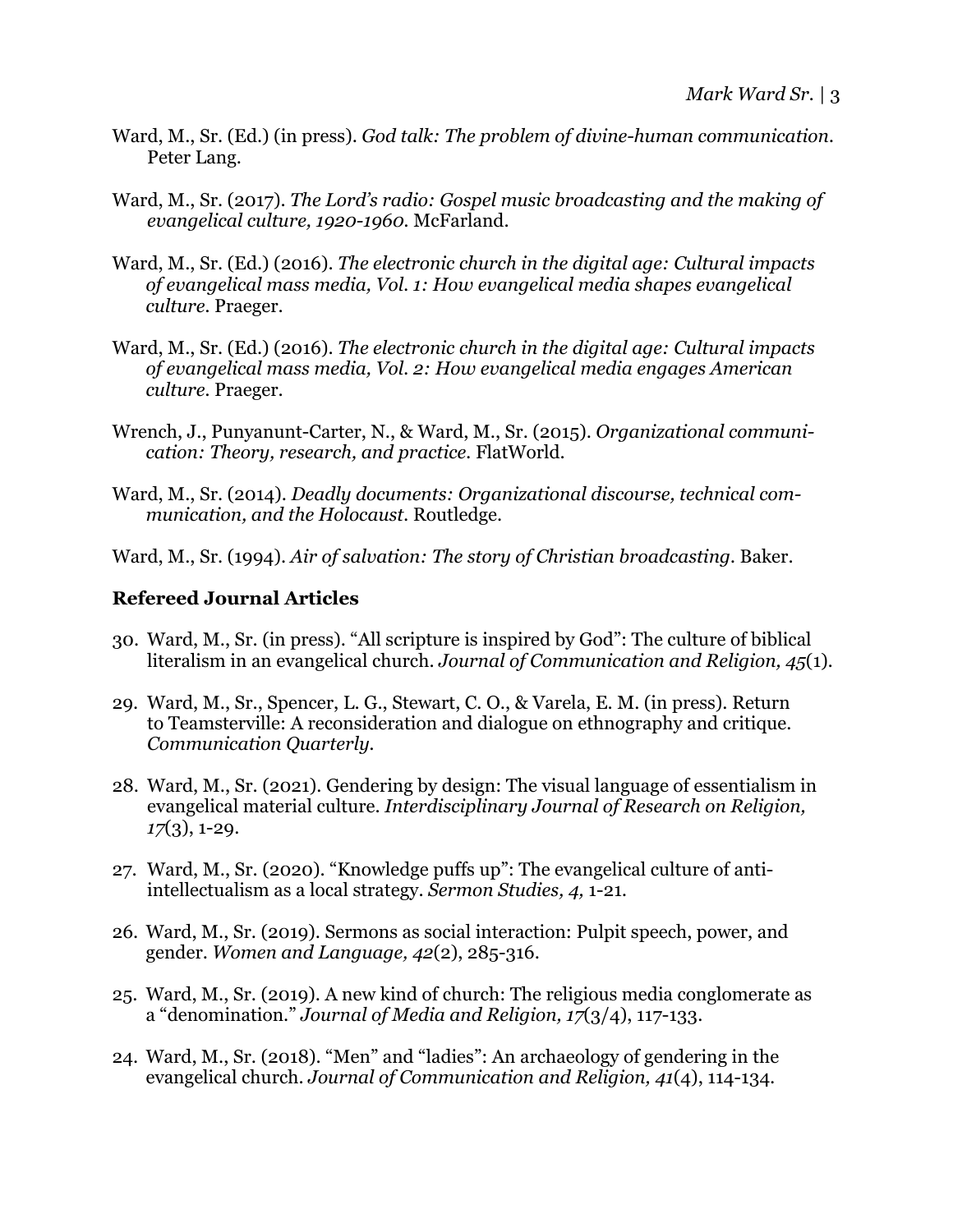- 23. Ward, M., Sr. (2018). Is a cake just a cake? A lesson in semiotics. *Citizen Critics.* [online journal]
- 22. Ward, M., Sr. (2018). "Head knowledge isn't enough": Bible visualization and congregational culture in an evangelical church. *Interdisciplinary Journal of Research on Religion, 14*(11), 1-33*.*
- 21. Ward, M., Sr. (2018). Are evangelicals having their #MeToo moment? *Communication Currents.* [online journal]
- 20. Ward, M., Sr. (2018). Digital religion and media economics: Concentration and convergence in the electronic church. *Journal of Religion, Media, and Digital Culture, 7,* 90-120*.*
- 19. Ward, M., Sr. (2018). Billy Graham and the power of media celebrity. *Communication Currents.* [online journal]
- 18. Ward, M., Sr. (2015). Organization and religion: Ontological, epistemological, and axiological foundations for an emerging field. *Journal of Communication and Religion, 38*(3), 5-29.
- 17. Ward, M., Sr. (2015). The PowerPoint and the glory: An ethnography of pulpit media and its organizational impacts. *Journal of Media and Religion, 14,* 175-195*.*
- 16. Ward, M., Sr. (2015). Cognition, culture, and charity: Sociolinguistics and "donor dissonance" in a Baptist denomination. *Voluntas: International Journal of Voluntary and Nonprofit Organizations, 26,* 574-603.
- 15. Tavakkoli, A., Loffredfo, D., & Ward, M., Sr. (2015). What do deep statistical analysis on gaming motivation and game characteristics clusters reveal about targeting demographics when designing gamified contents? *Journal of Systemics, Cybernetics and Informatics, 13(3),* 34-40.
- 14. Tavakkoli, A., Loffredfo, D., & Ward, M., Sr. (2014). Insights from massively multiplayer online role-playing games to enhance gamification in education. *Journal of Systemics, Cybernetics, and Informatics, 12(4),* 69-78*.*
- 13. Ward, M., Sr. (2014). Give the winds a mighty voice: Evangelical culture as radio ecology. *Journal of Radio and Audio Media, 21,* 115-133*.*
- 12. Ward, M., Sr. (2012). Consolidating the gospel: The impact of 1996 Telecommunications Act on religious radio ownership. *Journal of Media and Religion, 11,* 11-30*.*
- 11. Ward, M., Sr. (2010). "I was saved at an early age": An ethnography of fundamentalist speech and cultural performance. *Journal of Communication and Religion, 33,*  108-144.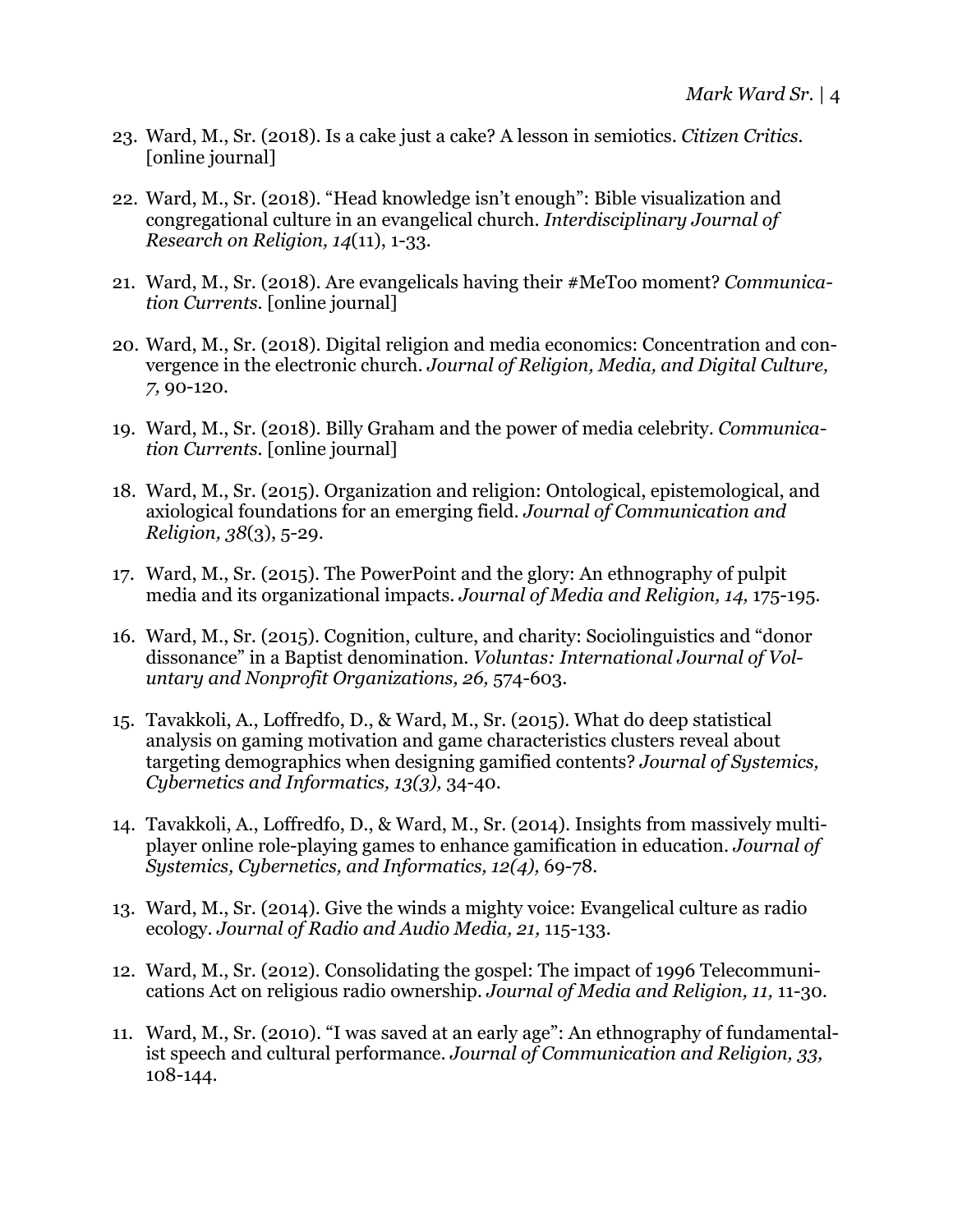- 10. Ward, M., Sr. (2010). The ethic of exigence: Information design, postmodern ethics, and the Holocaust. *Journal of Business and Technical Communication, 24,* 60-90.
- 9. Ward, M., Sr. (2010). Avatars and sojourners: Explaining the acculturation of newcomers to multiplayer online games as cross-cultural adaptations. *Journal of Intercultural Communication, 23.* [online journal]
- 8. Ward, M., Sr. (2010) The banality of rhetoric? (Part 2) Alternate views of technical communication and the Holocaust." *Journal of Technical Writing and Communication, 40,* 311-336.
- 7. Ward, M., Sr. (2009). Fundamentalist differences: Using ethnography of rhetoric to analyze a community of practice. *Intercultural Communication Studies, 18,* 1-20.
- 6. Ward, M., Sr. (2009). Dark preachers: The impact of radio consolidation on independent religious syndicators. *Journal of Media and Religion, 8,* 79-96.
- 5. Ward, M., Sr. (2009). The banality of rhetoric? Assessing Steven Katz's "The ethic of expediency" against current scholarship on the Holocaust." *Journal of Technical Writing and Communication, 39,* 207-222.
- 4. Ward, M., Sr. (2009). Squaring the learning circle: Cross-classroom collaborations and the impact of audience on student outcomes in professional writing. *Journal of Business and Technical Communication, 23,* 61-82.
- 3. Ward, M., Sr. (2008). The banality of culture? Reassessing the social science of the Goldhagen Thesis on its own terms. *Holocaust Studies, 14,* 1-34.
- 2. Ward, M., Sr. (2008). "Ordinary communicators": A demonstration proposal to synthesize the Browning and Goldhagen Theses." *Holocaust Studies, 14,* 41-70.
- 1. Ward, M., Sr. (2008). Independents' day: Rhetoric, culture, and the history of gasoline marketing in the United States, 1958-2008. *Oil-Industry History, 9,* 121-142.

### **Book Chapters**

- 21. Ward, M., Sr. (in press). Leveling up: Speech codes in micro, meso, and macro practice. In G. Philipsen & T. Hart (Eds.), *Contending (with) codes in a world of difference.* Fairleigh Dickinson University Press.
- 20. Ward, M., Sr. (in press). Up in the air: Media access and religious freedom. In K. A. Johnson & J. Asenas (Eds.), *Equal protection v. religious freedom: Clashing American rights.* Peter Lang.
- 19. Ward, M., Sr. (2022). Don't mess with (Anglo) Texas: Dominant cultural values in heritage sites of the Texas Revolution. In C. Rex & S. Watson (Eds.), *Public memory, race, and heritage tourism of early America* (pp. 104-120). Routledge.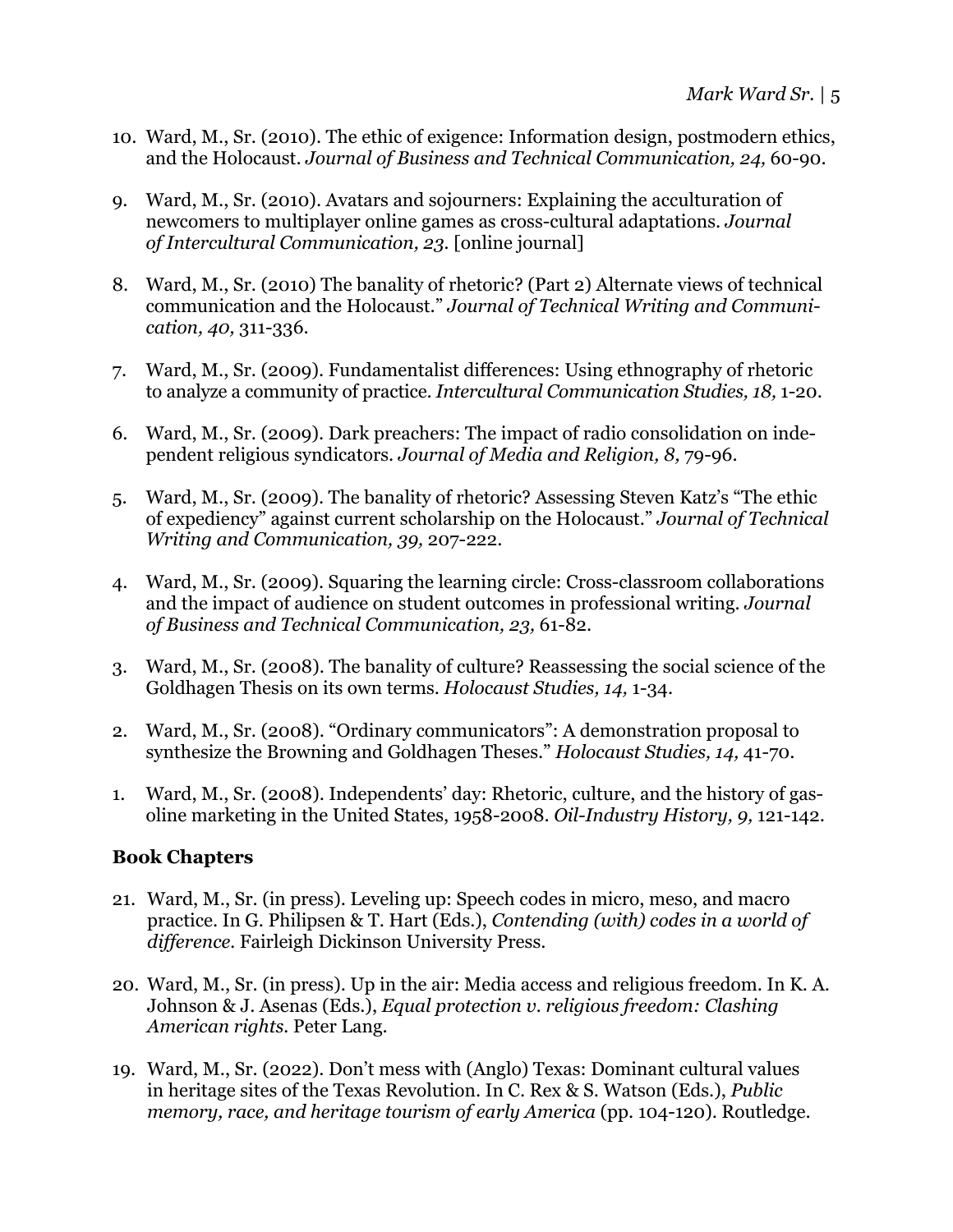- 18. Ward, M., Sr. (2021). Televangelism. In G. Ritzer & C. Rojek (Eds.), *Blackwell Encyclopedia of Sociology, 2nd ed.* Wiley-Blackwell.
- 17. Ward, M., Sr. (2020). "From a Christian perspective": News/talk in evangelical mass media. In A. M. Nadler & A. J. Bauer (Eds.), *News on the right: Studying conservative news cultures* (pp. 17-46). Oxford University Press.
- 16. Ward, M., Sr. (2020). Air to the kingdom: Religion and the soul of radio. In J. A. Hendricks (Ed.), *Radio's second century: A reader* (pp. 137-153). Rutgers University Press.
- 15. Ward, M., Sr. (2020). The apology sermon: Jimmy Swaggart's mea culpa. In E. C. Miller & J. J. Edwards (Eds.), *The Protestant sermon in America: Pulpit rhetoric at the turn of the millennium* (pp. 39-61). Lexington.
- 14. Ward, M., Sr. (2019). Increase your faith: The domestication of black televangelism. In O. O. Banjo (Ed.), *Media across the African Diaspora: Content, audiences, and influence* (pp. 18-34). Routledge.
- 13. Ward, M., Sr. (2018). The woman they love to hate: Hillary Clinton and the evangelicals. In C. A. Kray, T. W. Carroll, & H. Mandell (Eds.), *Nasty women and bad hombres: Gender and race in the 2016 presidential election (pp. 175-188).* University of Rochester Press.
- 12. Ward, M., Sr. (2018). The dangers of getting what you wish for: What do you say to evangelicals? In S-L. S. Chen, N. Allaire & Z. J. Chen (Eds.), *Constructing narratives in response to Trump's election: How various populations make sense of an unexpected victory* (pp. 61-81)*.* Lexington.
- 11. Ward, M., Sr. (2018). Television transcendent: How the electronic church constructs charismatic leadership as a norm of American religious life. In C. Murray (Ed.), *Leadership through the lens: Interrogating production, presentation, and power*  (pp. 133-149)*.* Lexington.
- 10. Ward, M., Sr. (2018). Martin Luther: Avoiding the use of "othering" to construct Christian self-identity in a pluralistic society. In R. H. Woods Jr. (Ed.), *Words and witnesses: Communication studies in Christian thought from Athanasius to Desmond Tutu* (pp. 76-82). Hendrickson.
- 9. Ward, M., Sr. (2018). Segregating the dial: Institutional racism in evangelical radio. In O. O. Banjo & K. M. Williams (Eds.), *Contemporary Christian culture: Messages, missions, and dilemmas* (pp. 45-56)*.* Lexington.
- 8. Ward, M., Sr. (2016). Televangelism, audience fragmentation, and the changing coverage of scandal. In H. Mandell & G. M. Chen (Eds.), *Scandal in a digital age*  (pp. 53-68). Palgrave MacMillan.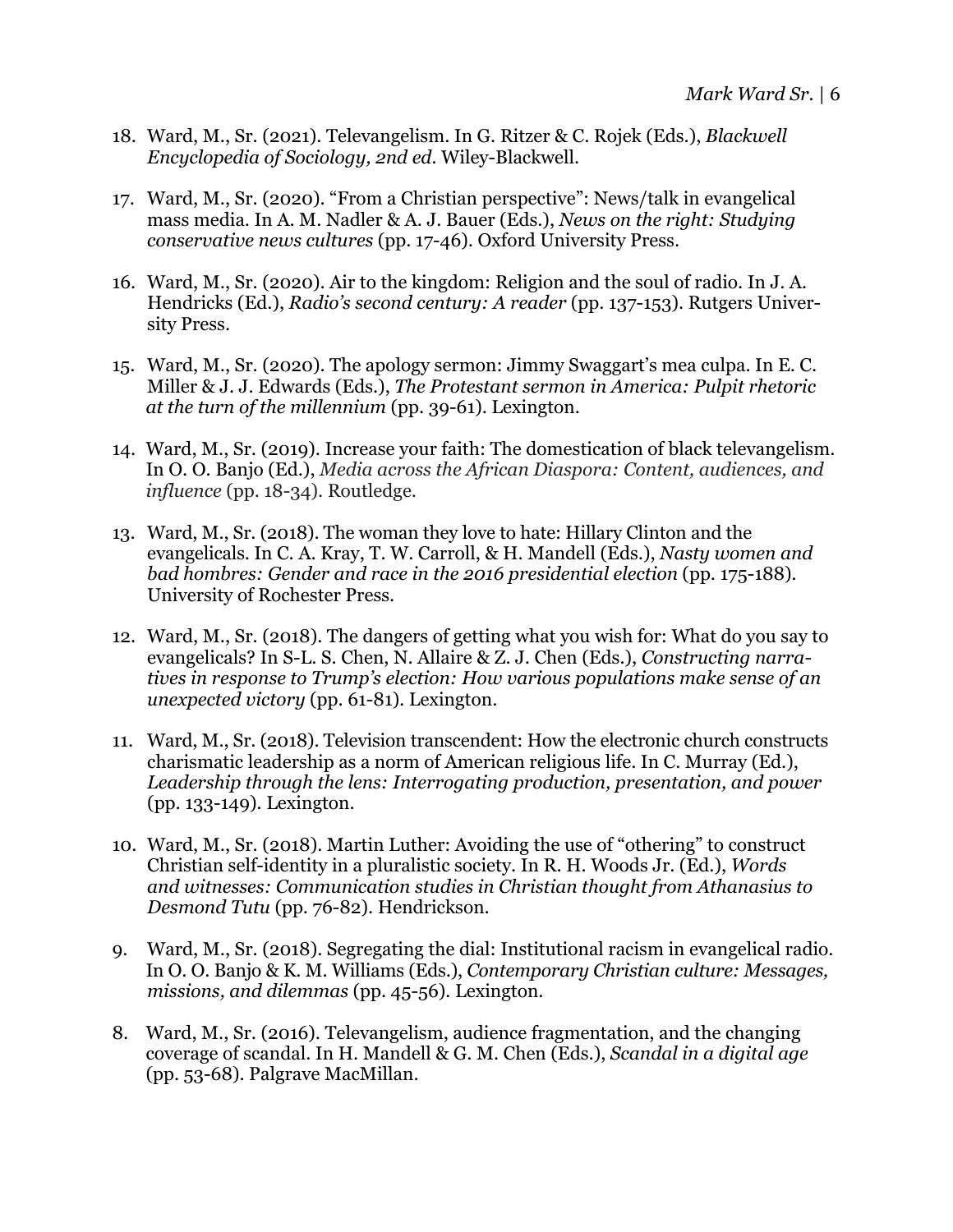- 7. Ward, M., Sr. (2016). In spirit *or* in truth? The great evangelical divide, from analog to digital. In M. Ward Sr, (Ed.), *The electronic church in the digital age: Cultural impacts of evangelical mass media, Vol. 1* (pp. 193-218). Praeger.
- 6. Ward, M., Sr. (2016). What if? A counterfactual reconsideration of the electronic church. In M. Ward (Ed.), *The electronic church in the digital age: Cultural impacts of evangelical mass media, Vol. 2* (pp. 1-28)*.* Praeger.
- 5. Ward, M., Sr. (2016). Chronology of the electronic church. In M. Ward (Ed.), *The electronic church in the digital age: Cultural impacts of evangelical mass media, Vol. 1* (pp. 239-254) *& Vol. 2* (pp. 253-268). Praeger.
- 4. Ward, M., Sr. (2016). Major networks and personalities. In M. Ward (Ed.), *The electronic church in the digital age: Cultural impacts of evangelical mass media, Vol. 1* (pp. 255-284) *& Vol. 2* (pp. 269-298). Praeger.
- 3. Ward, M., Sr. (2013). Managing the anxiety and uncertainty of religious otherness: Interfaith dialogue as a problem of intercultural communication. In D. S. Brown Jr. (Ed.), *A communication perspective on interfaith dialogue: Living within the Abrahamic traditions* (pp. 23-43). Lexington.
- 2. Ward, M., Sr. (2013). The "God Problem" in interfaith dialogue: Situating divine speech in the seven traditions of communication theory. In D. S. Brown Jr. (Ed.), *A communication perspective on interfaith dialogue* (pp. 195-213). Lexington.
- 1. Ward, M., Sr. (2013). Air of the King: Evangelicals and radio. In R. H. Woods Jr. (Ed.), *Evangelical Christians and popular culture: Pop goes the gospel, Vol. 1: Film, Radio, Television, and the Internet* (pp. 101-118)*.* Praeger.

### **Works in Progress**

- Ward, M., Sr. (manuscript accepted). "It's a design God built": Gender ideology and organizational identification in the local church. In A. Kuryol & Y. Hu (Eds.), *Dirty work: Communicating stereotypes in professional settings.* Lexington.
- Ward, M., Sr. (proposal accepted). "For ye shall speak into the air": A century of the broadcast sermon. In R. H. Ellison & K. A. Francis (Eds.), *A companion to preaching and the sermon, 1890-2010.* Brill.

### **Top Paper Awards**

- Top Paper, Southern States Communication Association (SSCA), Language and Social Interaction Division, for "Leveling up: Speech codes in micro, meso, and macro practice" (April 2021).
- Top Paper, Southern States Communication Association (SSCA), Language and Social Interaction Division, for "A disruptive encounter: Speech codes as a culturally distinctive ontology and epistemology" (April 2020).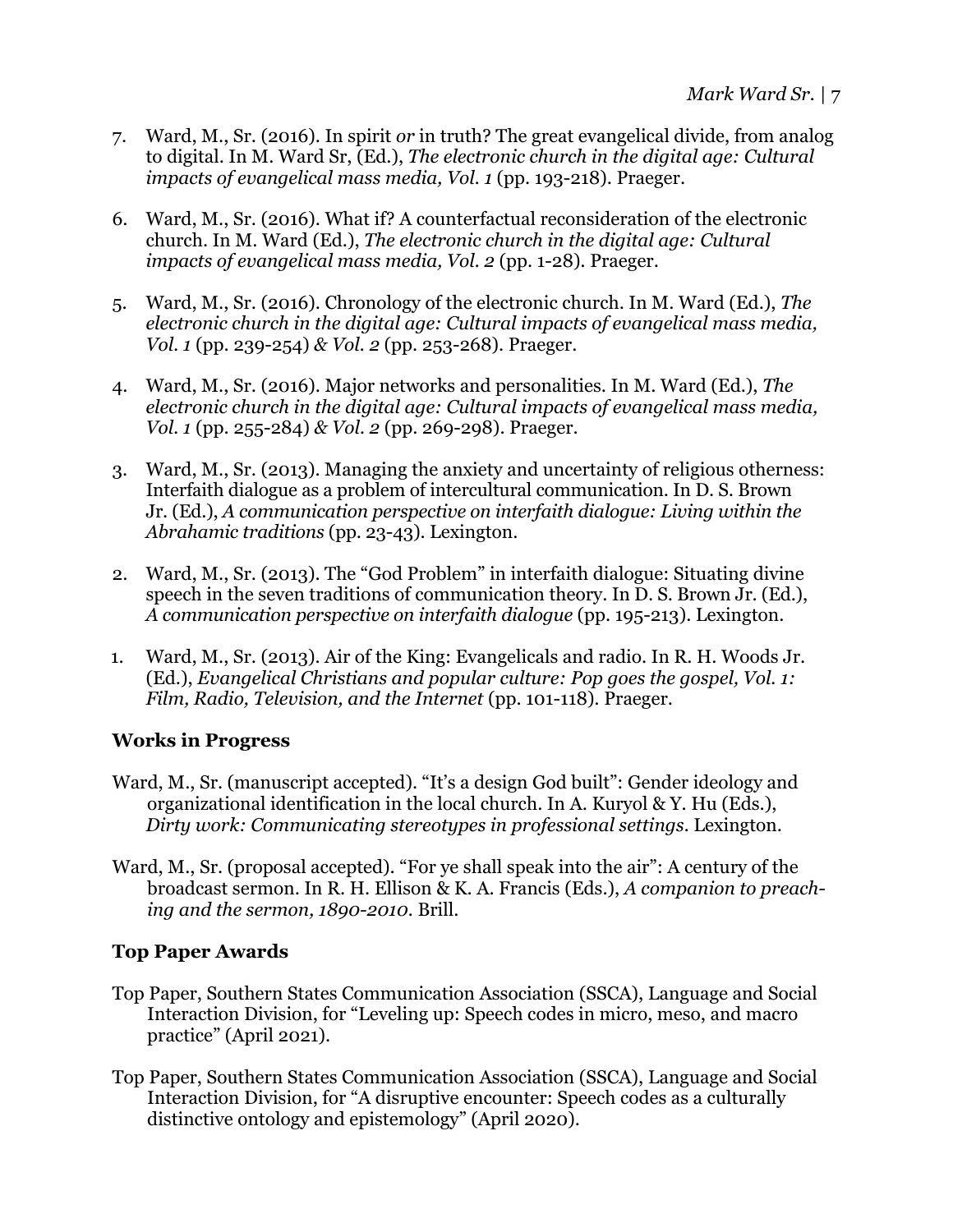- Top Paper, Southern States Communication Association (SSCA), Language and Social Interaction Division, for "Sermons as social interaction: Pulpit speech and gender roles" (April 2019).
- Top Four Paper, National Communication Association (NCA), Freedom of Expression Division, for "Up in the air: At the crossroads of media access and religious freedom" (November 2020).
- Top Four Paper, Religious Communication Association (RCA), for "'Knowledge puffs up': The evangelical culture of anti-intellectualism as a local strategy" (November 2020).
- Top Three Paper, Southern States Communication Association (SSCA), Gender Studies Division, for "Hillary, history, and the evangelical household code: Why conservative Christians rejected the Clinton candidacy" (April 2018).
- Top Four Paper, Southern States Communication Association (SSCA), Language and Social Interaction Division, for "'Our call to be salt and light': An ethnography of evangelical speech codes in the 2016 election" (April 2018).
- Top Three Paper, Southern States Communication Association (SSCA), Philosophy and Ethics of Communication Interest Group, for "War within the margins: A confrontation between faith and reason" (April 2017).
- Top Five Paper, Association for the Rhetoric of Science and Technology (ARST), for "Recovering the voice in the blackbox: A story of rhetoricians' rhetoric about the hetoric of technology" (November 2011).
- Top Four Student Paper, Association for the Rhetoric of Science and Technology (ARST), for "Incommensurability and genocide: Holocaust historiography and the rhetoric of cience" (November 2009).
- Best Paper, 9th World Multi-Conference on Society, Cybernetics and Informatics, Computer Science and Engineering Division, for "What do deep statistical analysis on gaming motivation and game characteristics clusters reveal about targeting demographics when designing gamified contents?" (third author with A. Tavakkoli & D. Loffredo) (July 2015).
- Best Paper, 18th World Multi-Conference on Systemics, Cybernetics and Informatics, Computer Science and Engineering Division, for "Lessons from game studies to enhance gamification in education" (third author with A. Tavakkoli & D. Loffredo) (July 2014).

## **Current Scholarly Offices**

Member-at-Large, National Communication Association Legislative Assembly Executive Council, Religious Communication Association Editorial Board, *Journal of Communication and Religion* Review Board, *Journal of Business and Technical Communication*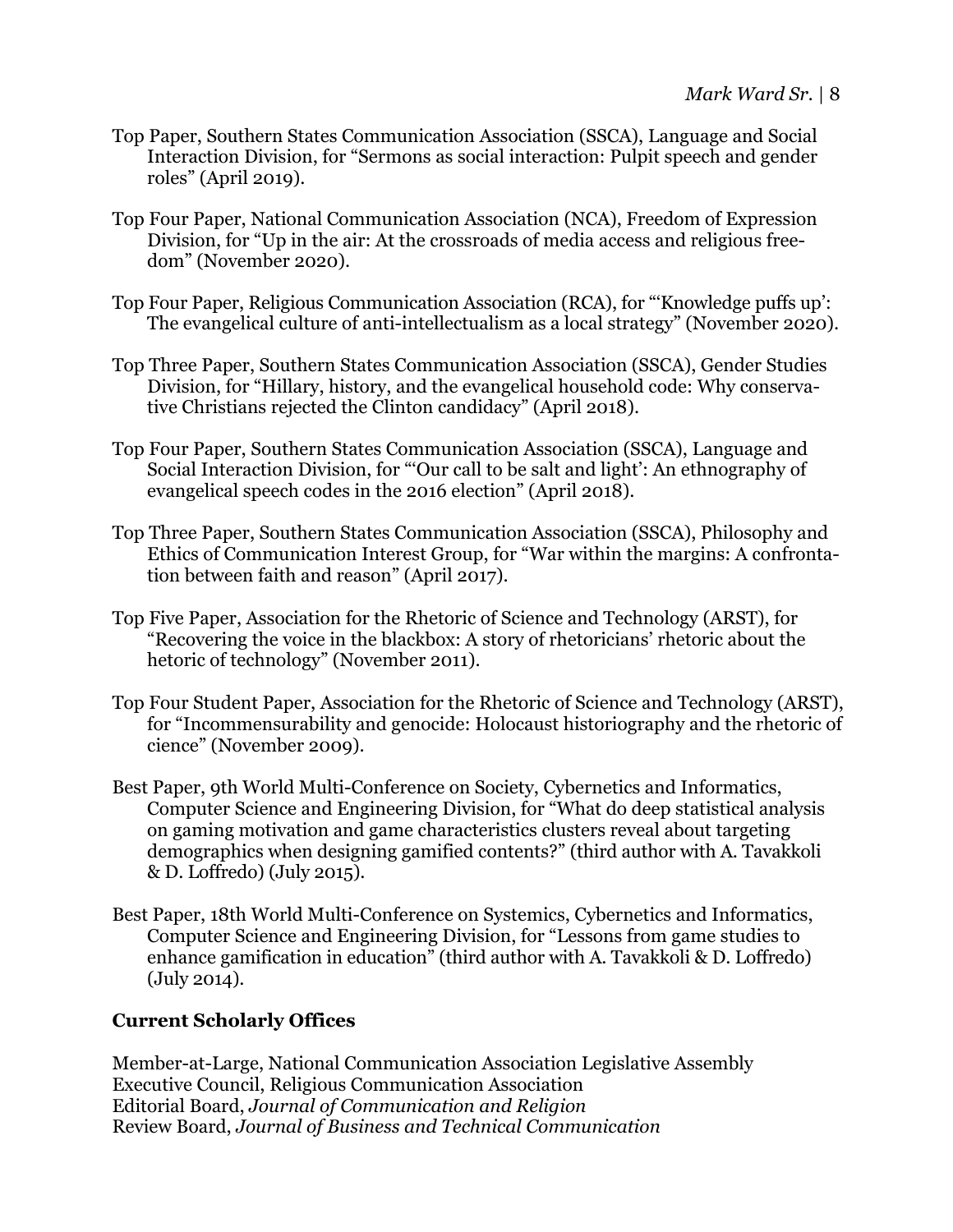Immediate Past Chair, Language and Social Interaction Division, Southern States Communication Association

#### **Conference Presentations**

#### *National and International*

- 150. "'All scripture is inspired by God': The culture of biblical literalism in an evangelical church." Paper presented at National Communication Association (NCA) Annual Convention, Language and Social Interaction Division, Seattle, WA (November 2021).
- 149. "Gendering by design: The visual language of essentialism in evangelical material culture." Paper presented at National Communication Association (NCA) Annual Convention, Feminist and Women's Studies Division, Seattle, WA (November 2021).
- 148. "The (Word of) God problem: Biblical literalism and the languages of reasonableness." Paper presented at National Communication Association (NCA) Annual Convention and Religious Communication Association (RCA), Seattle, WA (November 2021).
- 147. "Transforming religion, renewing faith: Addressing the pandemic's impact and the shift toward the digitalization of religion." Panel presented at Religious Communication Association (RCA) Annual Conference, Seattle, WA (November 2021).
- 146. "'For ye shall speak into the air': A survey of religious broadcasting as history, industry, ecology, and sociology." Paper presented at Sermon Studies Conference, Center for Sermon Studies (virtual conference, October 2021).
- 145. "Digital religion and media economics: Concentration and convergence in the electronic church." Annual Digital Religion Research Award Lecture presented by Network for New Media, Religion, and Digital Culture Studies, College Station, TX (November 2020).
- 144. "'Knowledge puffs up': The evangelical culture of anti-intellectualism as a local strategy." Paper presented at National Communication Association (NCA) Annual Convention and Religious Communication Association (RCA) (virtual conference, November 2020).
- 143. "Up in the air: At the crossroads of media access and religious freedom." Paper presented at National Communication Association (NCA) Annual Convention, Freedom of Expression Division (virtual conference, November 2020).
- 142. "At the crossroads of faith and reason: Speech codes as a culturally distinctive ontology and epistemology." Paper presented at National Communication Association (NCA) Annual Convention, Language and Social Interaction Division (virtual conference, November 2020).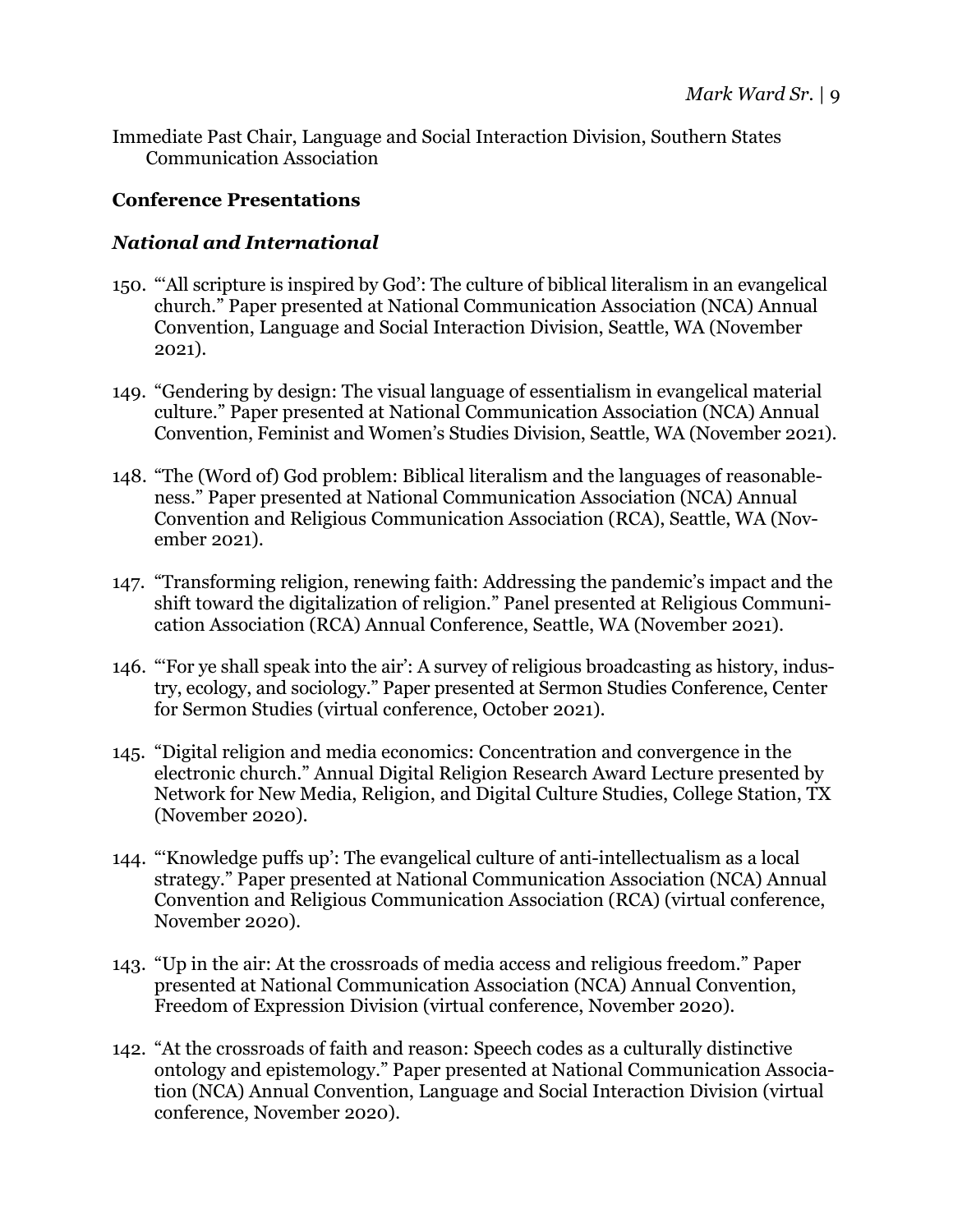- 141. "Don't mess with (Anglo) Texas: Dominant cultural values in heritage tourism sites of the Texas Crossroads region." Paper presented at National Communication Association (NCA) Annual Convention, International and Intercultural Communication Division (virtual conference, November 2020).
- 140. "At the crossroads of language, social interaction, and gender: Productive intersections and future directions." Panel presented at National Communication Association (NCA) Annual Convention, Language and Social Interaction Division (virtual conference, November 2020).
- 139. "Subjects' faith, researchers' reason: The 'God problem' at the crossroads of fieldwork in religious communication." Panel presented at National Communication Association (NCA) Annual Convention and Religious Communication Association (RCA) (virtual conference, November 2020).
- 138. "Sermons as social interaction: Pulpit speech, power, and gender." Paper presented at National Communication Association (NCA) Annual Convention and Religious Communication Association (RCA) (virtual conference, November 2020).
- 137. "At the crossroads of rhetorical description and prescription: Ethnographic methods and the standing to critique." Panel presented at National Communication Association (NCA) Annual Convention, Rhetorical and Communication Theory Division (virtual conference, November 2020).
- 136. "Trumping up faith: The use of religious rhetoric in the Trump impeachment." Panel presented at National Communication Association (NCA) Annual Convention and Religious Communication Association (RCA) (virtual conference, November 2020).
- 135. "An industry at the crossroads: The social media effect on the music industry." Panel presented at National Communication Association (NCA) Annual Convention, Mass Communication Division (virtual conference, November 2020).
- 134. "'Owning the spectrum': Impacts of medicalized language on the autism community." Panel presented at National Communication Association (NCA) Annual Convention, Critical and Cultural Studies Division (virtual conference, November 2020).
- 133. "Bad bodies: Invisible disabilities 'leaking' in the academy." Panel presented at National Communication Association (NCA) Annual Convention, Disability Issues Caucus (virtual conference, November 2020).
- 132. "Digital religion and media economics: Concentration and convergence in the electronic church." Award lecture presented at International Society of Religion, Media, and Culture, Sigtuna, Sweden (Conference canceled due to COVID-19)
- 131. "'Climate change is a hoax': Anti-intellectualism as evangelical culture and social identity." Paper presented at TEAM Rhetoric Conference, College Station, TX (February 2020).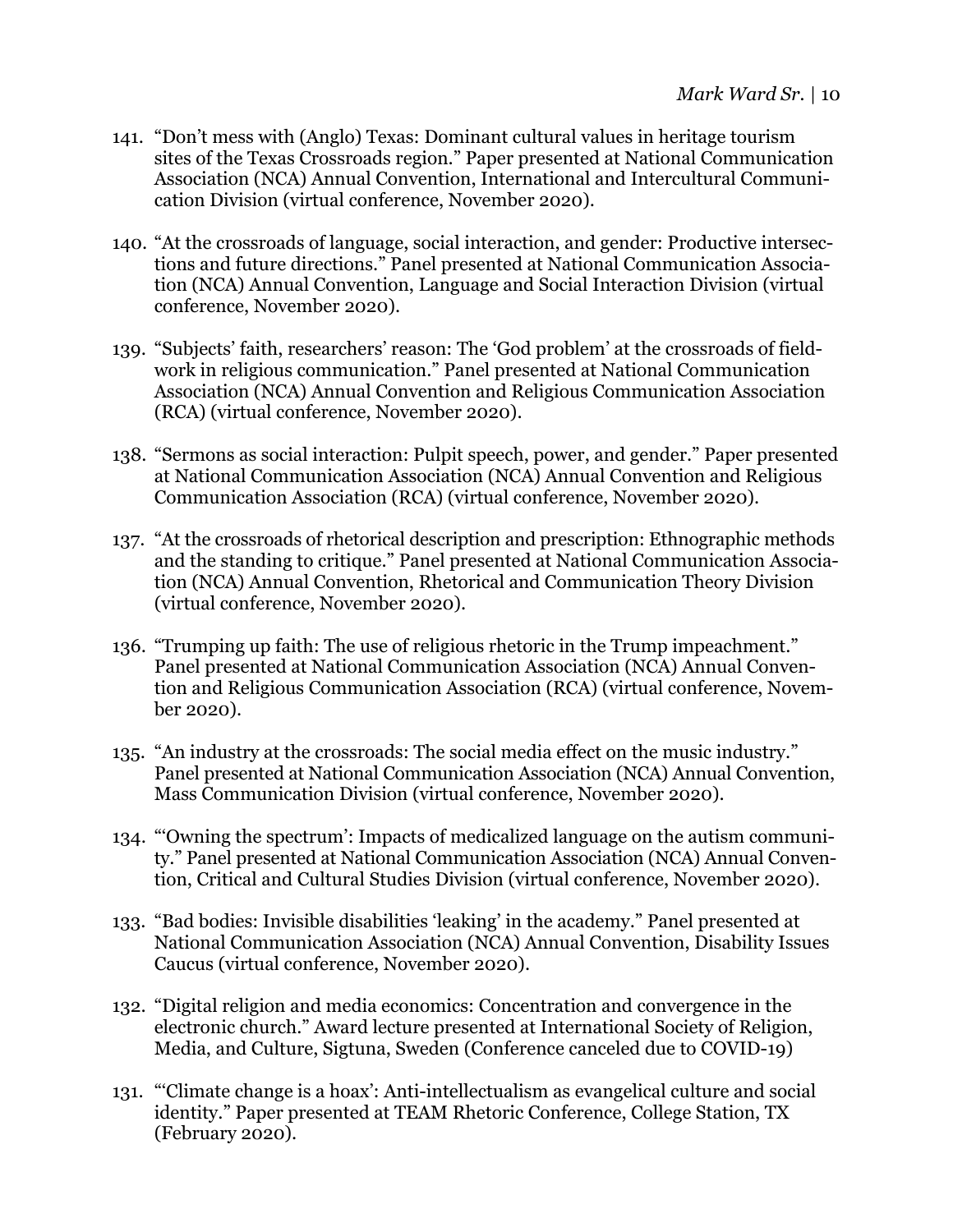- 130. "Sermons as managerial discourse: Identity, power, and gender in an evangelical church." Paper presented at National Communication Association (NCA) Annual Convention and Religious Communication Association (RCA), Baltimore, MD (November 2019).
- 129. "A new kind of church: The religious media conglomerate as a 'denomination,'" Paper presented at National Communication Association (NCA) Annual Convention and Religious Communication Association (RCA), Baltimore, MD (November 2019).
- 128. "Preaching for survival: Jimmy Swaggart's 'I Have Sinned' and the evangelical rhetorical community." Paper presented at National Communication Association (NCA) Annual Convention, Public Address Division, Baltimore, MD (November 2019).
- 127. "Surviving the God Problem: Methodological issues in religious communication research." Panel presented at National Communication Association (NCA) Annual Convention and Religious Communication Association (RCA), Baltimore, MD (November 2019).
- 126. "Gospel and Contemporary Christian Music in the construction of White evangelical identity." Panel presented at National Communication Association Convention (NCA), Critical/Cultural Studies Division, Baltimore, MD (November 2019).
- 125. "Public-facing scholarship and communication for survival: The urgency and precarity of citizen critics." Panel presented at National Communication Association (NCA) Annual Convention, Forum Division, Baltimore, MD (November 2019).
- 124. "Project-based learning in business communication." Panel presented at National Communication Association (NCA) Annual Convention, Scholarship of Teaching and Learning Division, Baltimore, MD (November 2019).
- 123. "Messing with Texas: Denaturalizing dominant Anglo discourses in the intercultural communication course." Panel presented at National Communication Association (NCA) Annual Convention, La Raza Caucus, Baltimore, MD (November 2019).
- 122. "Homer Rodeheaver and the birth of evangelical culture, or how Billy Sunday's songleader went on radio and brought evangelicals into the 20th century." Paper presented at Popular Culture Association (PCA) Annual Convention, Radio and Audio Media Division, Washington, DC (April 2019).
- 121. "Theological crises and their political consequences: American evangelicalism as rhetorical community, from the Great Awakening to the Trump Revolution." Paper presented at Religious Communication Association (RCA) Annual Conference, Salt Lake City, UT (November 2018).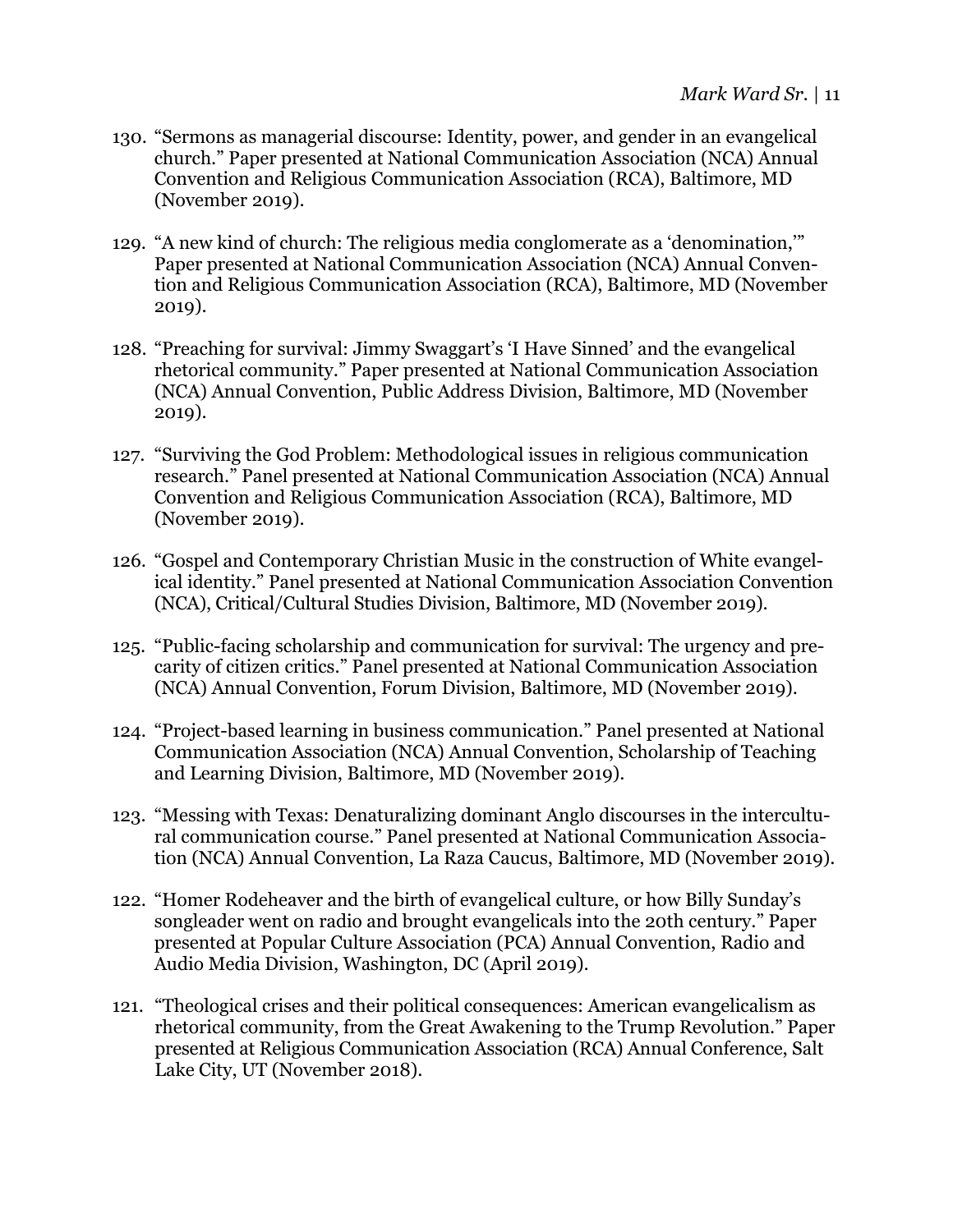- 120. "'From a Christian perspective': News/talk in evangelical mass media." Paper presented at National Communication Association (NCA) Annual Convention and Religious Communication Association (RCA), Salt Lake City, UT (November 2018).
- 119. "Air to the Kingdom: Religion at radio's second century." Paper presented at National Communication Association (NCA) Annual Convention, Mass Communication Division, Salt Lake City, UT (November 2018).
- 118. "Where religion and politics mix: Churches as sites of political identity formation." Panel presented at National Communication Association (NCA) Annual Convention, Political Communication Division, Salt Lake City, UT (November 2018).
- 117. "Professor in the pew: When pedagogy goes to church." Panel presented at National Communication Association (NCA) Annual Convention, Salt Lake City, UT (November 2018).
- 116. "Communication, culture, and religion: A research agenda." Panel presented at Religious Communication Association (RCA) Annual Conference, Salt Lake City, UT (November 2018).
- 115. "Inside Christofascism: An ethnography of life and leadership in American evangelicalism." Paper presented at Rhetoric and the New Fascism Conference, Texas A&M University, College Station, TX (February 2018).
- 114. "'Men' and 'ladies': An archaeology of gendering in the evangelical church." Paper presented at National Communication Association (NCA) Annual Convention, Feminist and Women's Studies Division, Dallas, TX (November 2017).
- 113. "Identity regulation in the religious organization: Discourse and doctrine in 'manufacturing the believer.'" Paper presented at National Communication Association (NCA) Annual Convention and Religious Communication Association (RCA), Dallas, TX (November 2017).
- 112. "The most segregated medium in America? Institutional racism in the electronic church." Paper presented at National Communication Association (NCA) Annual Convention, African American Communication and Culture Division, Dallas, TX (November 2017).
- 111. "Demonizing the spiritual other: The legacy of Luther's anti-Semitism in the construction of modern Christian identity." Paper presented at National Communication Association (NCA) Annual Convention, Spiritual Communication Division, Dallas, TX (November 2017).
- 110. "Increase your faith: The mainstreaming of black televangelism." Paper presented at National Communication Association (NCA) Annual Convention, Mass Communication Division, Dallas, TX (November 2017).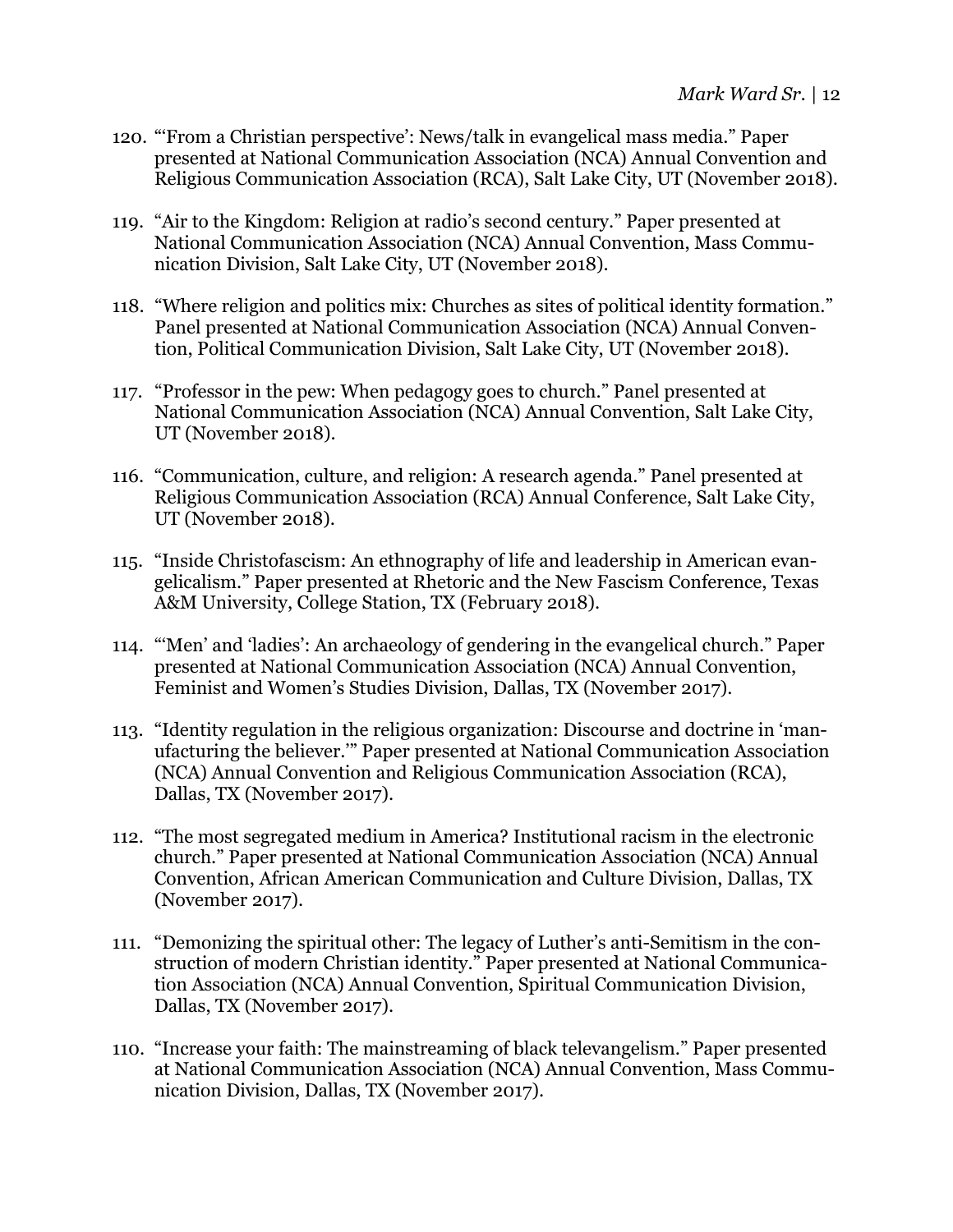- 109. "Segregating the dial: Institutional racism in evangelical radio." Paper presented at National Communication Association (NCA) Annual Convention and Religious Communication Association (RCA), Dallas, TX (November 2017).
- 108. "Media, music, and the making of evangelical mass culture." Paper presented at National Communication Association (NCA) Annual Convention and Religious Communication Association (RCA), Dallas, TX (November 2017).
- 107. "The dangers of getting what you wish for: What do you say to evangelicals." Panel presented at National Communication Association (NCA) Annual Convention, Ethnography Division, Dallas, TX (November 2017).
- 106. "The most evangelical city in America: Dallas and the 'biblical worldview.'" Panel presented at National Communication Association (NCA) Annual Convention, Visual Communication Division, Dallas, TX (November 2017).
- 105. "Our legacy, our relevance, ourselves: Exploring the disconnect between theory and lived experience." Panel presented at National Communication Association (NCA), Women's Caucus, Dallas, TX (November 2017).
- 104. "'Head knowledge isn't enough': Bible visualization and congregational culture in an evangelical church. Paper presented at National Communication Association (NCA) Annual Convention and Religious Communication Association (RCA), Philadelphia, PA (November 2016).
- 103. "'Mixed methods': Ethnographic research and autoethnographic reflexivity." Paper presented at National Communication Association (NCA) Annual Convention, Ethnography Division, Philadelphia, PA (November 2016).
- 102. "Organization and religion: Foundations for an emerging field." Panel presented at National Communication Association (NCA) Annual Convention and Religious Communication Association (RCA), Philadelphia, PA (November 2016).
- 101. "Group communication: More than decision-making or problem-solving." Panel presented at National Communication Association (NCA) Annual Convention, Group Communication Division, Philadelphia, PA (November 2016).
- 100. "Communication's civic calling to improve higher education: Using your disciplinary expertise to improve assessments throughout your campus." Panel presented at National Communication Association (NCA) Annual Convention, Communication Assessment Division, Philadelphia, PA (November 2016).
- 99. "Academic freedom as 'civic calling': Will we lose it?" Panel presented at National Communication Association (NCA) Annual Convention, Freedom of Expression Division, Philadelphia, PA (November 2016).
- 98. "Theorizing interfaith dialogue: Advances from a communication perspective." Paper presented at The Conflict Conference, Austin, TX (April 2016).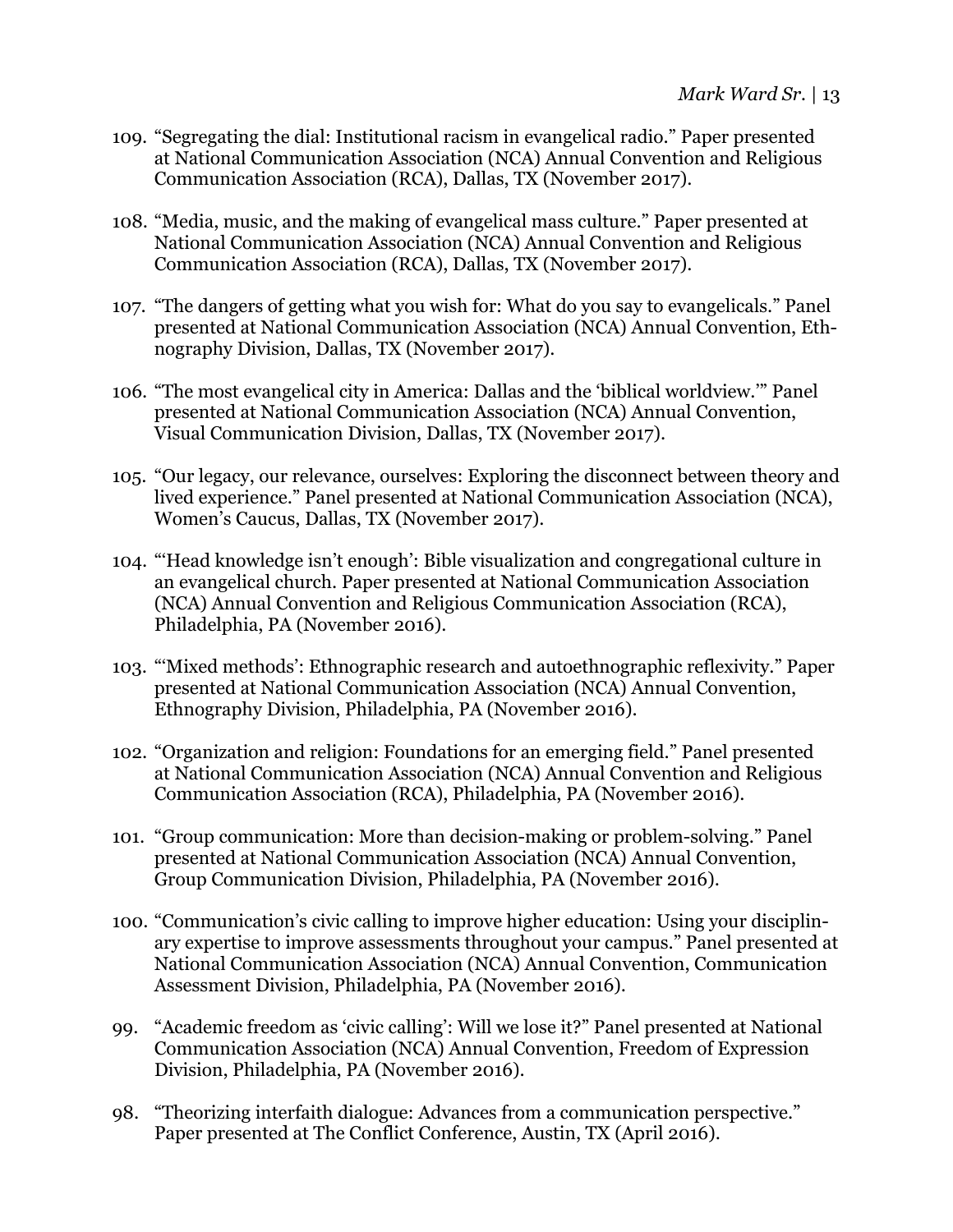- 97. "Ethnography and autoethnography: A necessary and productive tension." Paper presented at the 5th Annual Doing Autoethnography Conference, Angelo State University, San Angelo, TX (March 2016).
- 96. "In Spirit or in truth? The great evangelical divide, from analog to digital." Paper presented at National Communication Association (NCA) Annual Convention and Religious Communication Association (RCA), Las Vegas, NV (November 2015).
- 95. "The electronic church in the digital age: Embracing new theoretical approaches in the study of evangelical media." Panel presented at National Communication Association (NCA) Annual Convention and Religious Communication Association (RCA), Las Vegas, NV (November 2015).
- 94. "Motivational bases for hybridized cultural identities in massively multiplayer online games: Embracing videogames in intercultural new media studies" (first author with A. Tavakkoli & D. Loffredo). Paper presented at National Communication Association (NCA) Annual Convention, International and Intercultural Communication Division, Las Vegas, NV (November 2015).
- 93. "The basic course and the first-year experience: Embracing cross-campus collaborations." Panel presented at National Communication Association (NCA) Annual Convention, Basic Course Division, Las Vegas, NV (November 2015).
- 92. "What do deep statistical analysis on gaming motivation and game characteristics clusters reveal about targeting demographics when designing gamified contents?" (third author with A. Tavakkoli & D. Loffredo). Paper presented at 9th International Multi-Conference on Society, Cybernetics, and Informatics, Orlando, FL (July 2015).
- 91. "Identity regulation in the religious organization: Producing the appropriate believer." Paper presented at National Communication Association (NCA) Annual Convention and Religious Communication Association (RCA), Chicago, IL (November 2014).
- 90. "Give the winds a mighty voice: Evangelical culture as radio ecology." Paper presented at National Communication Association (NCA) Annual Convention and Religious Communication Association (RCA), Chicago, IL (November 2014).
- 89. "Ancient-future communication: Exploring influential theological past(s) in our theoretical present." Panel presented at National Communication Association (NCA) Annual Convention and Religious Communication Association (RCA), Chicago, IL (November 2014).
- 88. "Teaching the master's level communication theory course." Panel presented at National Communication Association (NCA) Annual Convention, Master's Education Section, Chicago, IL (November 2014).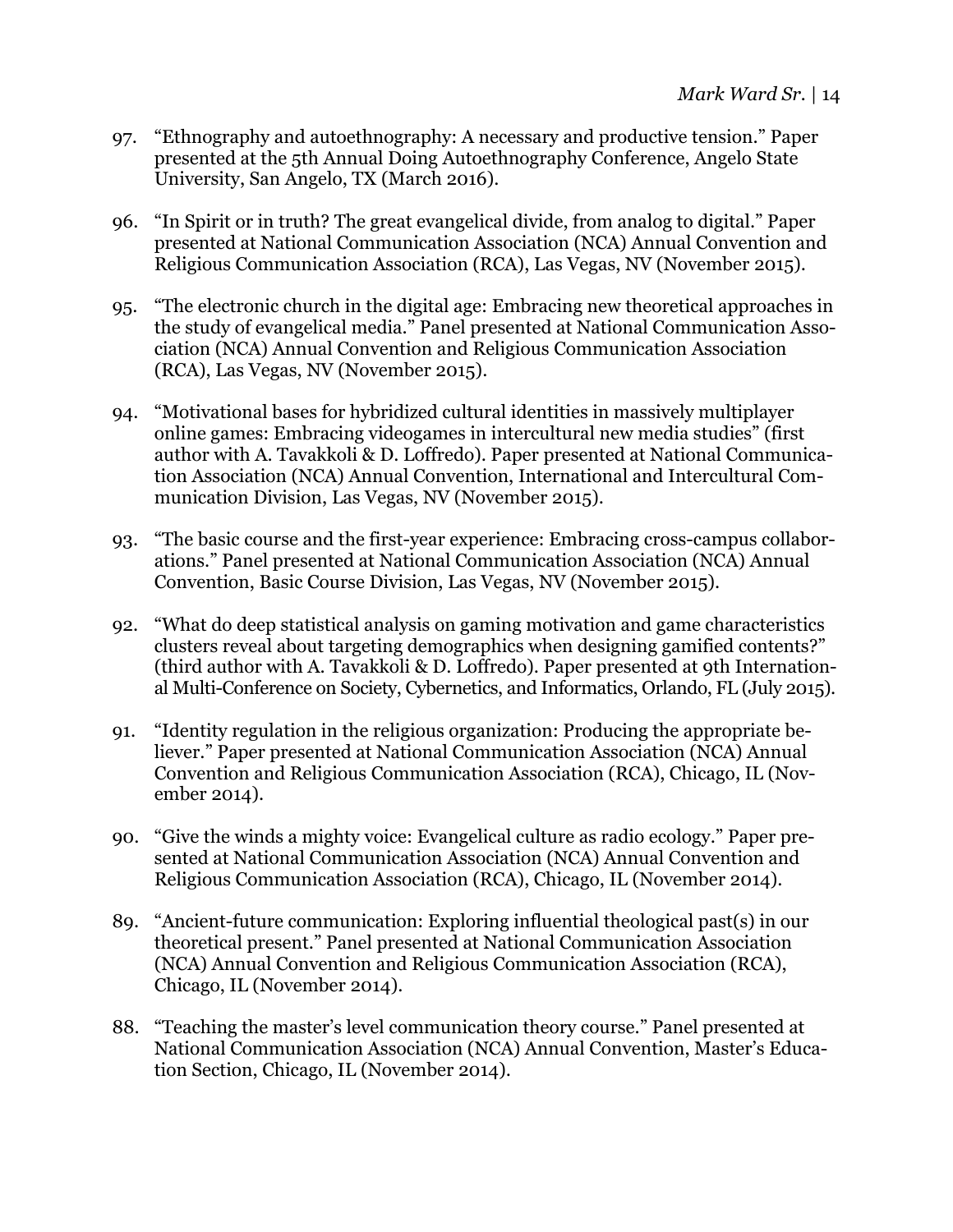- 87. "Lessons from game studies to enhance gamification in education" (third author with A. Tavakkoli & D. Loffredo). Paper presented at 18th World Multi-Conference on Systemics, Cybernetics, and Informatics, Orlando, FL (July 2014).
- 86. "Expanding the unspoken border: Bureaucratic rhetorics of the Final Solution." Paper presented at Rhetoric Society of America (RSA) Biennial Convention, San Antonio, TX (May 2014).
- 85. "'Texas' as a rhetorical community: Rhetoric and remembrance at historic sites of the 'Texas Independence Trail.'" Paper presented at Rhetoric Society of America (RSA) Biennial Convention, San Antonio, TX (May 2014).
- 84. "Can religion and dialogue mix? Three approaches to analyzing evangelical Christian rhetoric and fostering civil discourse." Paper presented at Civic Dialogue and Leadership Conference, Texas A&M University, College Station, TX (April 2014).
- 83. "The PowerPoint and the glory: The ideology and sociology of pulpit media." Paper presented at National Communication Association (NCA) Annual Convention and Religious Communication Association (RCA), Washington, DC (November 2013).
- 82. "Theorizing about interfaith dialogue: Connecting again for the first time." Panel presented at National Communication Association (NCA) Annual Convention and Religious Communication Association (RCA), Washington, DC (November 2013).
- 81. "Connecting rhetoric, technology, and ethics: Toward solving the problem of expediency." Panel presented at National Communication Association (NCA) Annual Convention and Association for the Rhetoric of Science and Technology (ARST), Washington, DC (November 2013).
- 80. "Rhetoric and social interaction: Drawing from the LSI research tradition in rhetorical fieldwork." Paper presented at National Communication Association (NCA) pre-conference seminar on "Connecting Textual Criticism with Field Work," Washington, DC (November 2013).
- 79. "Text and totem: The (re)production of Christian community through the Bible as symbolic object." Paper presented at The Image and the Word Conference, Spring Arbor, MI (September 2013).
- 78. "Give the winds a mighty voice: The social integration of evangelicals through media ritual." Paper presented at National Communication Association (NCA) Annual Convention and Religious Communication Association (RCA), Orlando, FL (November 2012).
- 77. "Testimony and community: A comparison of evangelical and Mormon conversion stories as cultural metacommunication" (first author with R. Avance). Paper presented at National Communication Association (NCA) Annual Convention and Religious Communication Association (RCA), Orlando, FL (November 2012).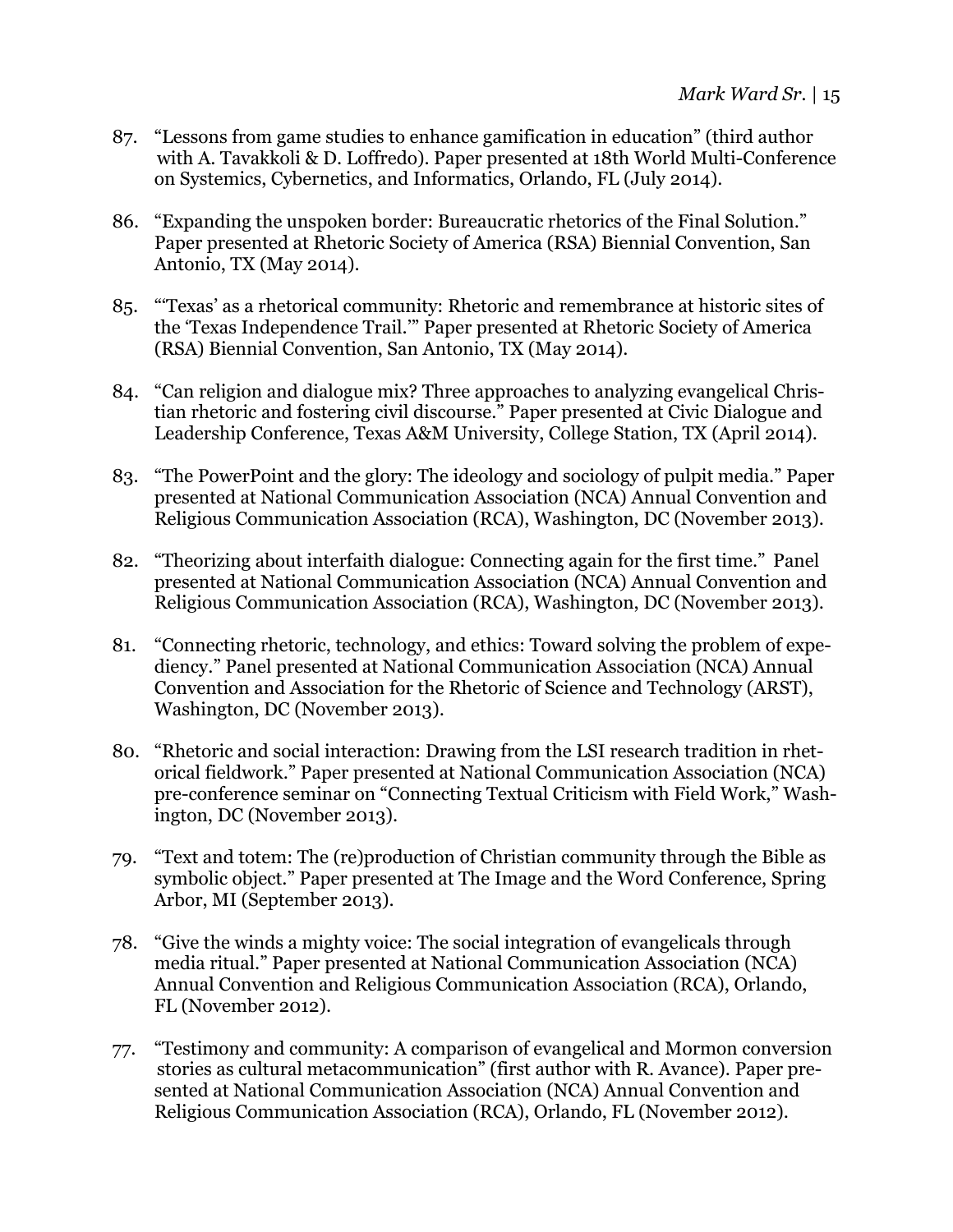- 76. "Developing rubrics for evaluating research papers: Helping students think critically." Panel presented at National Communication Association (NCA) Annual Convention, Educational Policy Board, Orlando, FL (November 2012).
- 75. "Creating community through empowerment: Student engagement in the basic course." Panel presented at National Communication Association (NCA) Annual Convention, Basic Course Division, Orlando, FL (November 2012).
- 74. "Descriptive to prescriptive? Building on EC Concepts to Theorize How Effective Communication Can Occur Between Persons of Different Speech Communities." Paper presented at Ethnography of Communication: Ways Forward conference, Creighton University, Omaha, NE (June 2012).
- 73. "The violent organization: Toward a theory that accounts for violence as an organizational value." Paper presented at Symbolic Violence Conference, Texas A&M University, College Station, TX (March 2012).
- 72. "God's voice in organizational communication: A root-metaphor analysis of fundamentalist Christian organizing." Paper presented at National Communication Association (NCA) Annual Convention and Religious Communication Association (RCA), New Orleans, LA (November 2011).
- 71. "Six million voices: An organizational communication scholar revisits Zygmunt Bauman's 'bureaucratic definition of the Holocaust." Paper presented at National Communication Association (NCA) Annual Convention, Organizational Communication Division, New Orleans, LA (November 2011).
- 70. "Recovering the voice in the blackbox: A story of rhetoricians' rhetoric about the rhetoric of technology." Paper presented at National Communication Association (NCA) Annual Convention and Association for the Rhetoric of Science and Technology (ARST), New Orleans, LA (November 2011).
- 69. "Hearing the voice of our dreams: Utopian literary expressions and cultural value orientations to time." Paper presented at National Communication Association (NCA) Annual Convention, Intercultural Communication Division, New Orleans, LA (November 2011).
- 68. "Giving voice to Chinese dreams: An analysis of cultural value orientations in the classical utopia of Peach Blossom Spring." Paper presented at National Communication Association (NCA) Annual Convention and Association for Chinese Communication Studies (ACCS), New Orleans, LA (November 2011).
- 67. "Student-student relationships and student learning." Paper presented at National Communication Association (NCA) Annual Convention, Scholarship of Teaching and Learning Division, New Orleans, LA (November 2011).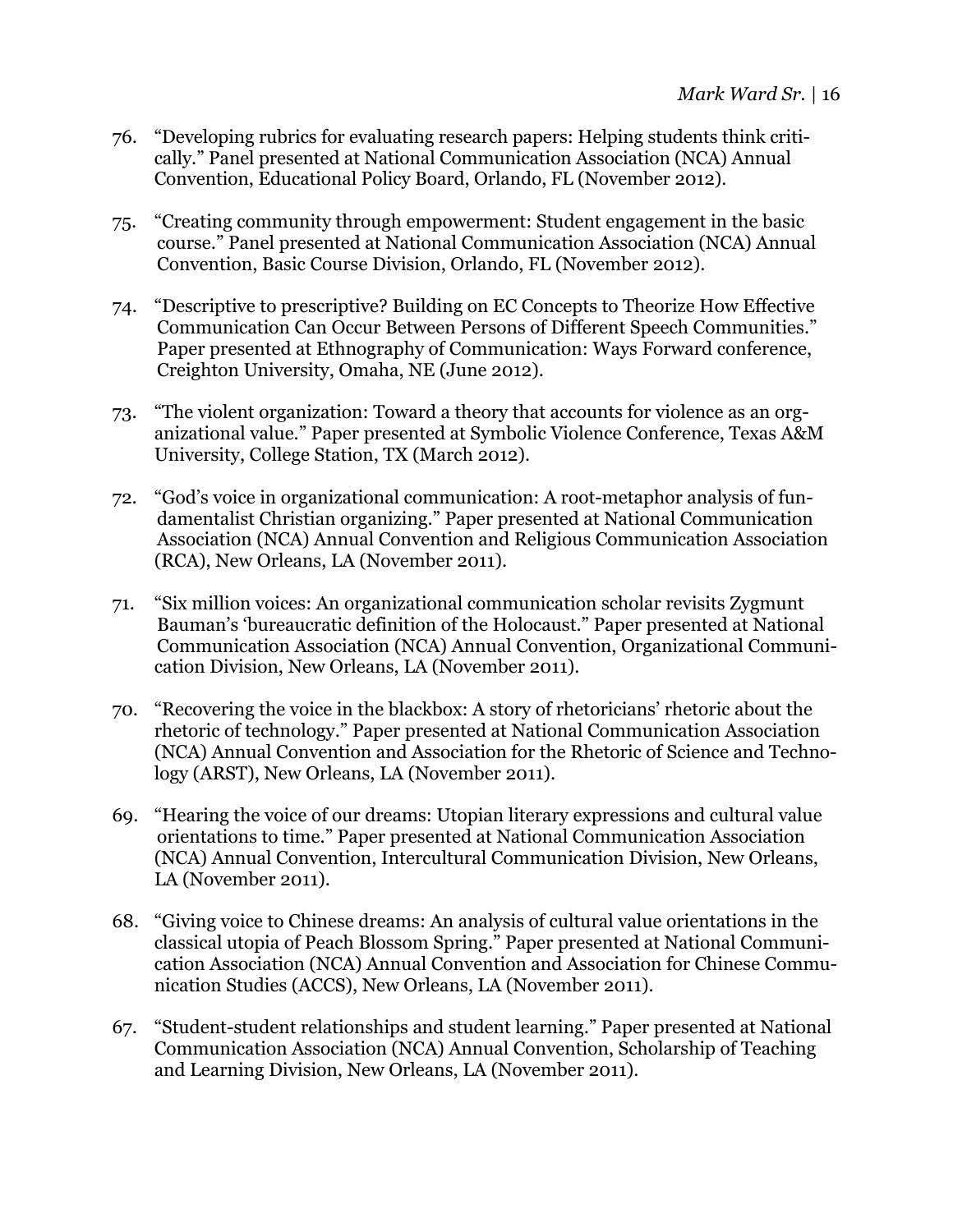- 66. "Air of the king: A proposed periodization for framing the study of historic programming trends, major figures, and economic models in religious radio." Paper presented at Popular Culture Association/American Culture Association (PCA/ACA) National Conference, Radio and Audio Media Division, San Antonio, TX (April 2011).
- 65. "Consolidating the gospel: The impact of the 1996 Telecommunications Act on religious radio ownership." Paper presented at National Communication Association (NCA) Annual Convention, Mass Communication Division, San Francisco, CA (November 2010).
- 64. "Dwelling in Beulah Land, or what I learned in four years of fieldwork with fundamentalist Christians." Paper presented at Religious Communication Association (RCA) pre-conference to National Communication Association (NCA) Annual Convention, San Francisco, CA (November 2010).
- 63. "How much is too much: What are 'best practices' for using technology in today's classroom?" Panel presented at National Communication Association (NCA) Annual Convention, Educational Policy Board, San Francisco, CA (November 2010).
- 62. "Christ versus culture: A rhetorical ethnography of fundamentalism." Paper presented at Rhetoric Society of America (RSA) Biennial Convention, Minneapolis, MN (May 2010).
- 61. "Rhetoric, technology, and the experience of ethics." Panel presented at Rhetoric Society of America (RSA) Biennial Convention, Minneapolis, MN (May 2010).
- 60. "Fundamentalist differences: Using ethnography of rhetoric (EOR) to analyze a community of practice." Paper presented at National Communication Association (NCA) Annual Convention, Ethnography Division, Chicago, IL (November 2009).
- 59. "Organizing genocide: Looking at the Holocaust through the lens of postmodern organization theory." Paper presented at National Communication Association (NCA) Annual Convention, Organizational Communication Division, Chicago, IL (November 2009).
- 58. "Incommensurability and genocide: Holocaust historiography and the rhetoric of science." Paper presented at National Communication Association (NCA) Annual Convention and Association for the Rhetoric of Science and Technology (ARST), Chicago, IL (November 2009).
- 57. "'Donor dissonance': Applying cognitive dissonance theory to charitable giving behavior and donor relations." Paper presented at National Communication Association (NCA) Annual Convention, Public Relations Division, Chicago, IL (November 2009).
- 56. "Interaction and genocide: The Holocaust as a case of inventive discourse." Paper presented at National Communication Association (NCA) Annual Convention and Society for Study of Symbolic Interactionism (SSSI), Chicago, IL (November 2009).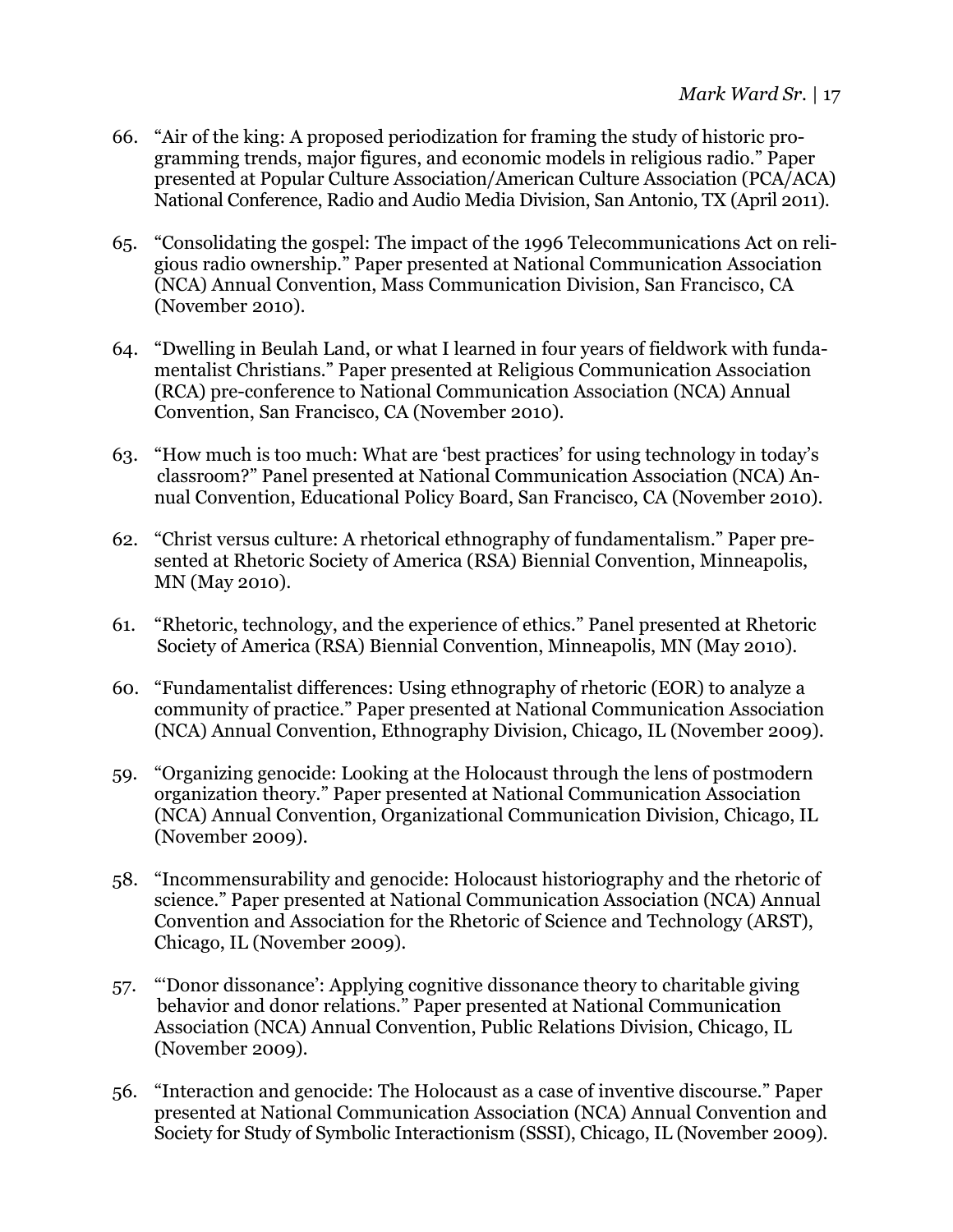- 55. "Concentrated religion: The impact of the 1996 Telecommunications Act on religious radio ownership and programming." Paper presented at Religious Communication Association (RCA) pre-conference to National Communication Association (NCA) Annual Convention, Chicago, IL (November 2009).
- 54. "Stability and change in Holocaust discourse: Where the research is headed." Panel presented at Religious Communication Association (RCA) pre-conference to National Communication Association (NCA) Annual Convention, Chicago, IL (November 2009).
- 53. "Revisiting 'The ethic of expediency': New perspectives on technical communication and the Holocaust." Paper presented at Conference on College Composition and Communication (CCCC), San Francisco, CA (March 2009).
- 52. "The ethic of exigence: Information design, postmodern ethics, and the Holocaust." Paper presented at Association of Teachers of Technical Writing (ATTW) Annual Conference, San Francisco, CA (March 2009).
- 51. "'Pastor, Preacher, Brother, Ladies': Rhetoric as a generative source of cultural alienation in American Protestant fundamentalism." Paper presented at National Communication Association (NCA) Annual Convention and Religious Communication Association (RCA), San Diego, CA (November 2008).
- 50. "Recovering Nazi-era cultural models in discourse analysis of 'ordinary German' autobiographies." Paper presented at National Communication Association (NCA) Annual Convention, Ethnography Division, San Diego, CA (November 2008).
- 49. "'I was saved at an early age': An ethnography of fundamentalist speech and cultural performance." Paper presented at International Association for Intercultural Communication Studies (IAICS) Annual Conference, Louisville, KY (November 2008).

### *State and Regional*

- 48. "'It's a design God built': Gender essentialism and organizational identification in the local church." Paper to be presented at Southern States Communication Association (SSCA) Annual Convention, Gender Studies Division, Greenville, SC (April 2022).
- 47. "Return to Teamsterville: A reconsideration and dialogue on ethnography and critique" (first author with L. Spencer, C. Stewart & E. Varela). Paper to be presented at Southern States Communication Association (SSCA) Annual Convention, Language and Social Interaction Division, Greenville, SC (April 2022).
- 46. "God talk: An essay on belief, knowledge, and the problem of divine-human communication." Paper to be presented at Southern States Communication Association (SCA) Annual Convention, Philosophy and Ethics of Communication Interest Group, Greenville, SC (April 2022).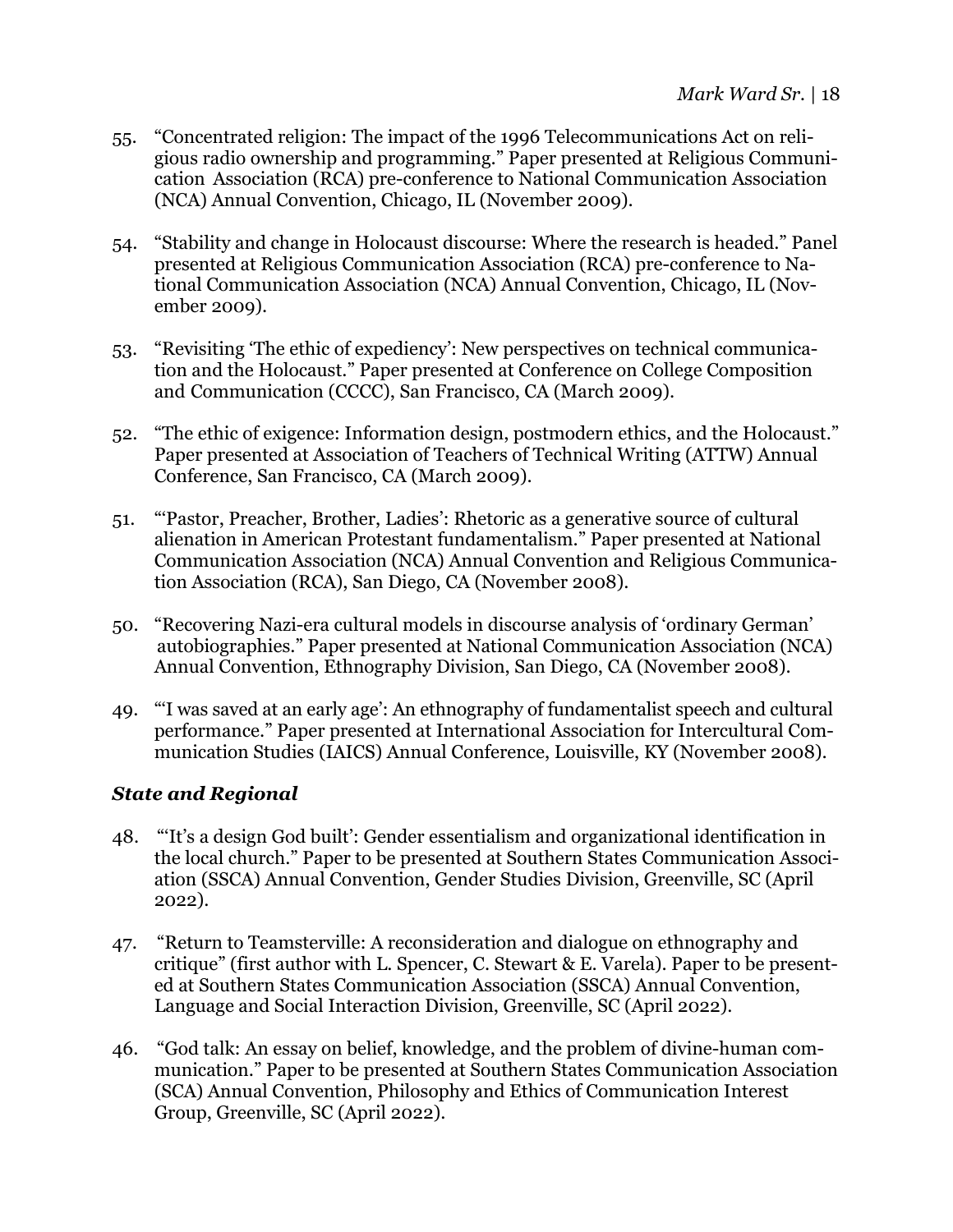- 45. "Media consolidation and its effects: Surveying the theoretical landscape." Panel to be presented at Southern States Communication Association (SSCA) Annual Convention, Mass Communication Division, Greenville, SC (April 2022).
- 44. "Hegemony or hope? How the media industry works and what students need to know." Panel presented at Southern States Communication Association (SSCA) Annual Convention, Mass Communication Division (virtual conference, April 2021).
- 43. "Deep in the heart of Texas: Dominant cultural values in historical narratives of the Texas Revolution." Paper presented at Southern States Communication Association (SSCA) Annual Convention, Intercultural Communication Division (virtual conference, April 2021).
- 42. "Gendering by design: The visual language of essentialism in evangelical culture." Paper presented at Southern States Communication Association (SSCA) Annual Convention, Gender Studies Division (virtual conference, April 2021).
- 41. "Leveling up: Speech codes in micro, meso, and macro practice." Paper presented at Southern States Communication Association (SSCA) Annual Convention, Language and Social Interaction Division (virtual conference, April 2021).
- 40. "A disruptive encounter: Speech codes as a culturally distinctive ontology and epistemology." Paper for Southern States Communication Association (SSCA) Annual Convention, Language and Social Interaction Division, Frisco, TX (April 2020). [Conference canceled due to COVID-19]
- 39. "Disrupting media hegemony: How the industry works and what students need to know." Panel for Southern States Communication Association (SSCA) Annual Convention, Mass Communication Division, Frisco, TX (April 2020). [Conference canceled due to COVID-19]
- 38. "Disrupting androcentrism: Intersections of language and gender." Panel for Southern States Communication Association (SSCA) Annual Convention, Language and Social Interaction Division, Frisco, TX (April 2020). [Conference canceled due to COVID-19]
- 37. "Messing with Texas: Theorizing the culture of the borderlands." Panel for Southern States Communication Association (SSCA) Annual Convention, Intercultural Communication Division, Frisco, TX (April 2020). [Conference canceled due to COVID-19]
- 36. "'Owning the spectrum': Communication, autism, and identity." Panel for Southern States Communication Association (SSCA) Annual Convention, Ethnography Interest Group, Frisco, TX (April 2020). [Conference canceled due to COVID-19]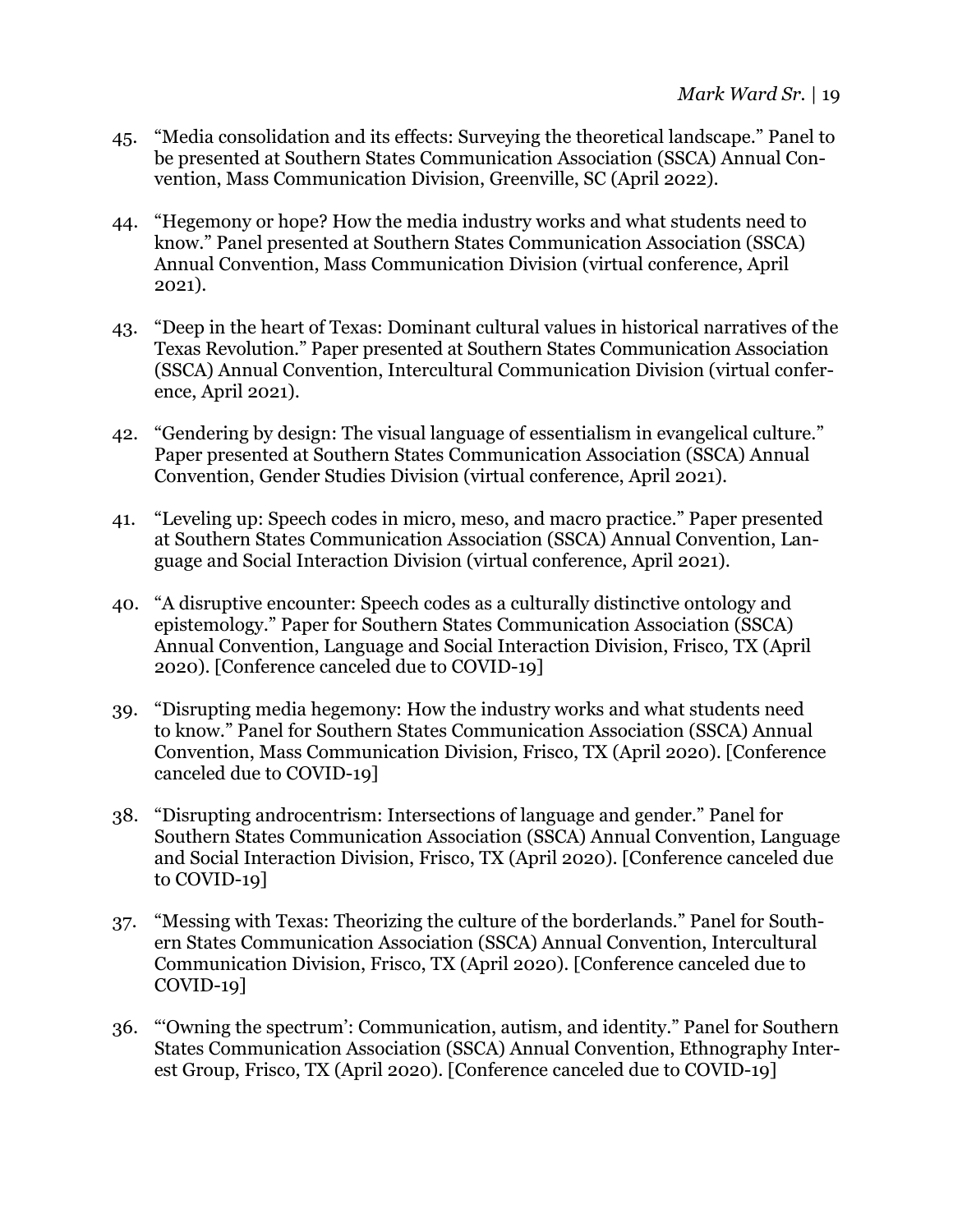- 35. "Turn your radio on: Understanding evangelical popular culture and media." Invited lecture presented at Victoria College Academy of Lifelong Learning, Victoria, TX (May 2019).
- 34. "Sermons as social interaction: Pulpit speech and gender roles." Paper presented at Southern States Communication Association (SSCA) Annual Convention, Language and Social Interaction Division, Montgomery, AL (April 2019).
- 33. "A new kind of church: The religious media conglomerate as a 'denomination.'" Paper presented at Southern States Communication Association (SSCA) Annual Convention, Mass Communication Division, Montgomery, AL (April 2019).
- 32. "At the crossroads of faith and reason: The 'God problem' in communication studies." Panel presented at Southern States Communication Association (SCA) Annual Convention, Philosophy and Ethics of Communication Interest Group, Montgomery, AL (April 2019).
- 31. "'Our call to be salt and light': An ethnography of evangelical speech codes in the 2016 election." Paper presented at Southern States Communication Association (SSCA) Annual Convention, Language and Social Interaction Division, Nashville, TN (April 2018).
- 30. "Hillary, history, and the evangelical household code: Why conservative Christians rejected the Clinton candidacy." Paper presented at Southern States Communication Association (SSCA) Annual Convention, Gender Studies Division, Nashville, TN (April 2018).
- 29. "How much should colleges protect religious speech?" Panel presented at Southern States Communication Association (SSCA) Annual Convention, Freedom of Speech Division, Nashville, TN (April 2018).
- 28. "Digital religion and media economics: Concentration and convergence in the electronic church." Paper presented at Southern States Communication Association (SSCA) Annual Convention, Mass Communication Division, Greenville, SC (April 2017).
- 27. "War within the margins: A confrontation between faith and reason." Paper presented at Southern States Communication Association (SCA) Annual Convention, Philosophy and Ethics of Communication Interest Group, Greenville, SC (April 2017).
- 26. "Q&A in the online classroom: How questions build relationships and create community." Panel presented at Southern States Communication Association (SSCA) Annual Convention, Language and Social Interaction Division, Greenville, SC (April 2017).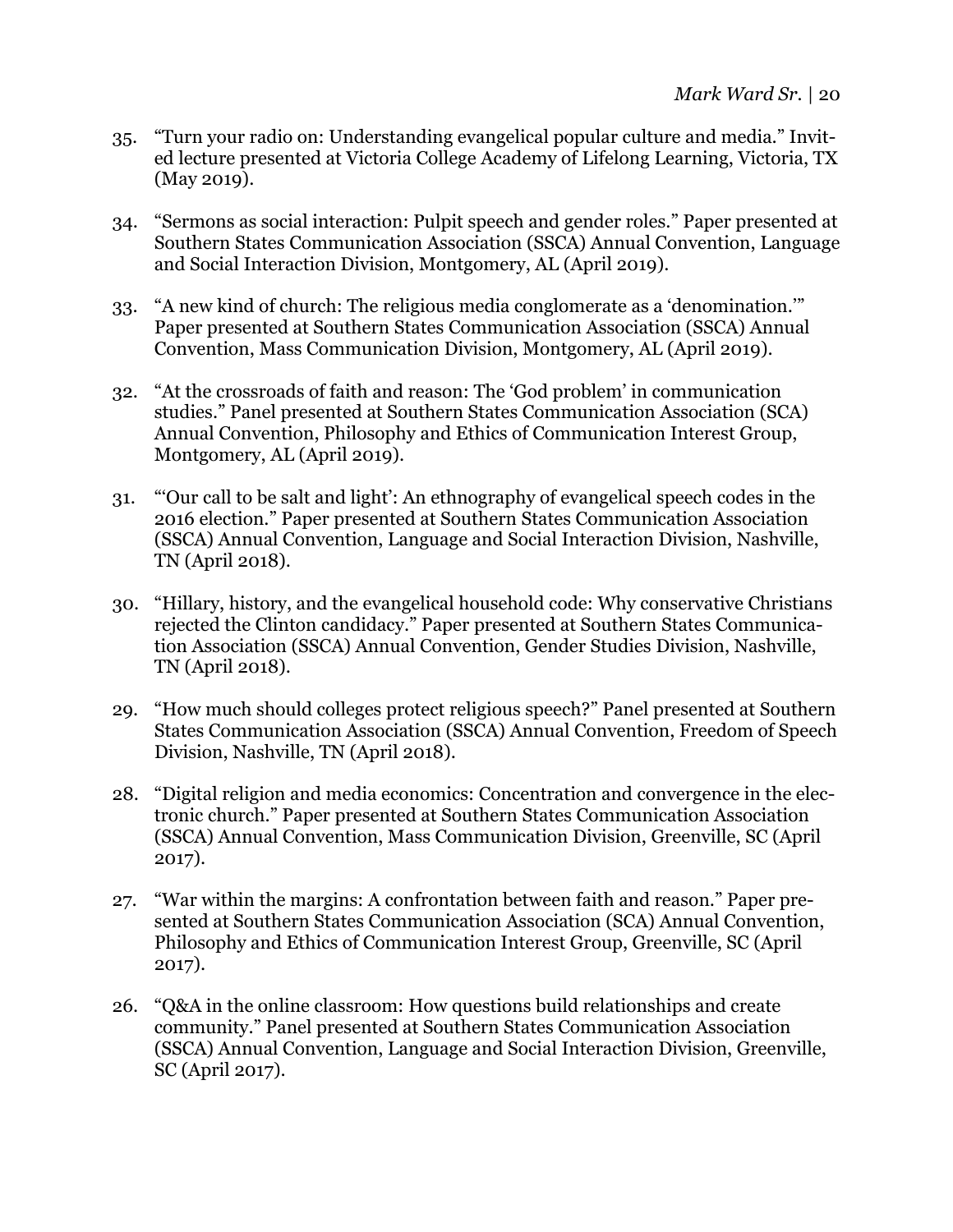- 25. "Innovation and basic communication: An inductive pedagogy for public speaking." Panel presented at Southern States Communication Association (SSCA) Annual Convention, Intercultural Communication Division, Greenville, SC (April 2017).
- 24. "Be careful what you wish for: Balancing online success and on-campus development." Panel presented at Southern States Communication Association (SSCA) Annual Convention and Association for Communication Administrators (ACA), Greenville, SC (April 2017).
- 23. "How to construct grading rubrics as guides for online students." Session presented at Innovative Teaching and Learning Symposium, University of Houston, Houston, TX (April 2017).
- 22. "Producing the appropriate believer: Managerial discourse and identity regulation in the religious organization." Paper presented at Southern States Communication Association (SSCA) Annual Convention, Philosophy and Ethics Division, Austin, TX (April 2016).
- 21. "Identifying online discussion posts by type to foster critical thinking." Session presented at Innovative Teaching and Learning Symposium, University of Houston, Houston, TX (April 2016).
- 20. "The conscience of a speech community: An essay on rhetoric and social interaction." Paper presented at Southern States Communication Association (SSCA) Annual Convention, Language and Social Interaction Division, Austin, TX (April 2016).
- 19. "Mass conscience in an era of audience fragmentation: Lessons from the changing coverage of scandal." Paper presented at Southern States Communication Association (SSCA) Annual Convention, Mass Communication Division, Austin, TX (April 2016).
- 18. "Teaching media literacy from the inside: Using ethnography to explore mediated communities." Panel presented at Southern States Communication Association (SSCA) Annual Convention, Mass Communication Division, Austin, TX (April 2016).
- 17. "When worlds collide: Motivational bases for cultural identity formation in massively multiplayer online games" (first author with A. Tavakkoli & D. Loffredo). Paper presented at Southern States Communication Association (SSCA) Annual Convention, Intercultural Communication Division, Tampa, FL (April 2015).
- 16. "Rhetoric and social interaction: The case of leadership in discourse." Paper presented at Southern States Communication Association (SSCA) Annual Convention, Language and Social Interaction Division, Tampa, FL (April 2015).
- 15. "Classrooms as organizations: Ontological, epistemological, and axiological considerations." Paper presented at Southern States Communication Association (SSCA) Annual Convention, Philosophy and Ethics Division, Tampa, FL (April 2015).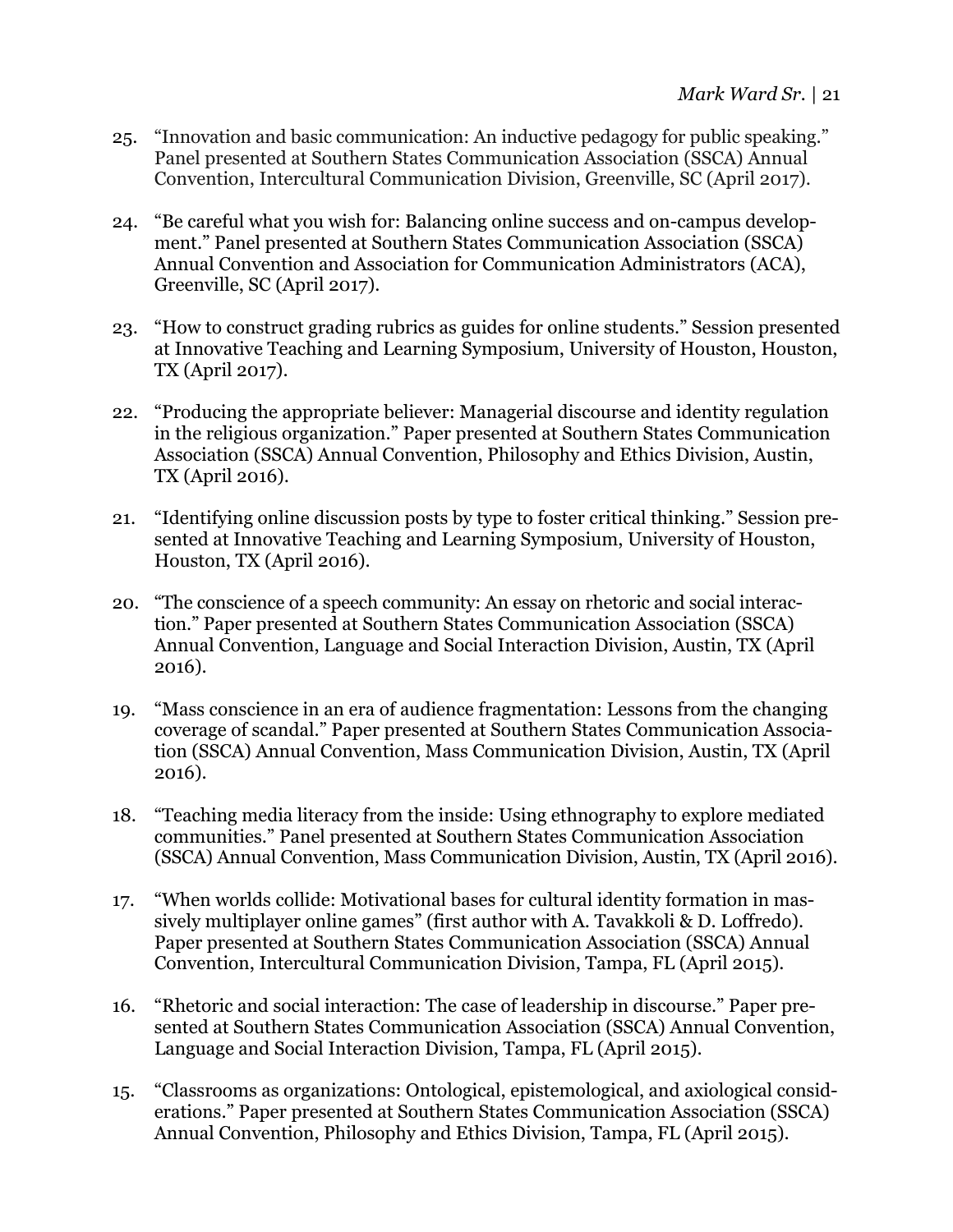- 14. "Achievers, socializers, lurkers, and crammers: Three keys to meaningful online discussion." Paper presented at Southern States Communication Association (SSCA) Annual Convention, Instructional Development and Interpersonal Communication Divisions, Tampa, FL (April 2015).
- 13. "Achievers, socializers, lurkers, crammers: Fostering and assessing critical thinking in online discussion." Paper presented at Innovative Teaching and Learning Symposium, University of Houston, Houston, TX (April 2015).
- 12. "We want team players": Conformity and diversity in organizational identification." Paper presented at Texas Speech Communication Association (TSCA) Annual Convention, Communication Theory Division, Corpus Christi, TX (October 2013).
- 11. "Reaction as lived experience: Using co-cultural theory to understand the fundamentalist challenge for civic discourse." Paper presented at Southern States Communication Association (SSCA), Rhetoric and Public Address Division, Louisville, KY (April 2013).
- 10. "Encouraging prosocial choices for public relations students: Connecting communication and consequences." Panel presented at Southern States Communication Association (SSCA) Annual Convention, Public Relations Division, Louisville, KY (April 2013).
- 9. "The material pulpit: Effects of clergy rhetorical practices in constituting the social worlds of congregations." Paper presented at Texas Speech Communication Association (TSCA) Annual convention, Rhetoric and Communication Theory Division, San Antonio, TX (October 2012).
- 8. "Cross-cultural adaptation as a function of immigrant and host communication: A review of leading theories." Paper presented at University of Houston Symposium on Immigration and the Immigrant Experience, Houston, TX (April 2012).
- 7. "Reentering the academy after a tour in the workplace." Panel presented at Southern States Communication Association (SSCA) Annual Convention and Association for Communication Administration (ACA), San Antonio, TX (April 2012).
- 6. "The end is at hand: Apocalyptic and dystopian narratives as paradigms of cultural values." Paper presented at Southern States Communication Association (SSCA) Annual Convention, Theory Division, San Antonio, TX (April 2012).
- 5. "Managing the anxiety and uncertainty of religious otherness: Interfaith dialogue as a problem of intercultural communication." Paper presented at Southern States Communication Association (SSCA) Annual Convention, Intercultural Communication Division, San Antonio, TX (April 2012).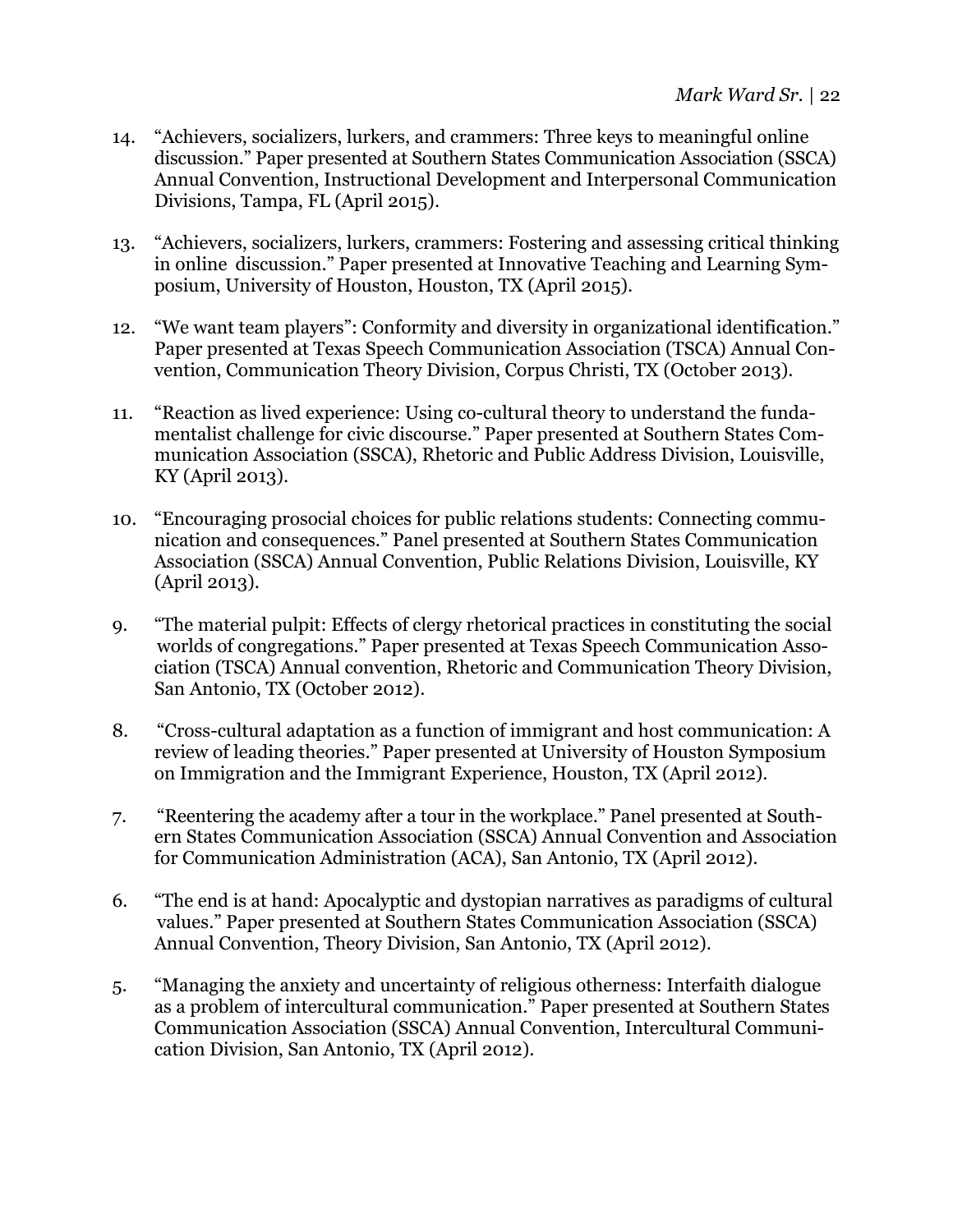- 4. "Operationalizing a cultural research methodology for technical communication: The case of the Nazi documents." Paper presented at Southwest/Texas (SW/TX) Popular Culture Association/American Culture Association Annual Conference, Technical Communication Division, San Antonio, TX (April 2011).
- 3. "'Fruit that may abound to your account': Fundamentalist Christian fundraising communications." Paper presented at Southern States Communication Association (SSCA) Annual Convention, Public Relations Division, Little Rock, AR (March 2011).
- 2. "From Aristotle to cyberspace: Best practices in online delivery of the basic course." Panel presented at Southern States Communication Association (SSCA) Annual Convention, Instructional Communication Division, Little Rock, AR (March 2011).
- 1. "Fundamentalist differences: Using ethnography of rhetoric (EOR) to analyze a community of practice." Paper presented at Carolina Rhetoric Conference (CRC) for graduate students, Clemson, SC (February 2009).

## **SERVICE**

# **University Service**

Faculty Senator, University of Houston-Victoria (2011-2019, 2021-Present) Chair, Ad Hoc Committee on Academic Honesty Policy (2013) Member, Ad Hoc Committee on Online Course Access (2011) Member, Arts & Sciences Dean Search Committee (2020-2021) Member, Promotion and Tenure Committee (2019-2021) Member, Policy Review Committee (2020-2021) Member, Faculty Compensation Committee (2017-Present) Member, Civic Engagement Working Group, Diversity & Race Task Force (2020-Present) Member, Faculty Development Task Force, (2019-2020) Member, Faculty Awards Committee (2018-2021) Member, Quality Enhancement Plan Development Team (2011-2014) Member, Core Curriculum Revision Committee (2012-2014) Announcer/Name Reader, Spring Commencement (2013-2019, 2021) Faculty Representative, SACSOC Interim Report Oversight Committee (2016-2020) Faculty Advisor, Bridge to Brilliance Career Preparation Program (2020-2021) UHV Representative, Texas Assessment Collaborative (2016-2017) UHV Faculty Representative, Texas A&M Annual Assessment Conference (2014, 2015) Presenter, First-Year Experience/Community of Readers Lecture Series (2013, 2014) Member, Spirit of the Jaguar Freshman Award Selection Committee (2012)

## **School and Department Service**

Director, Speech Program/Basic Communication Course (2010-Present) Director, Professional Communication Program (2021-Present) Coordinator, Arts & Sciences Faculty Research Symposium (2011-2020) Chair, Speech Program Textbook Selection Committee (2018-2019) Member, Arts & Sciences Promotion and Tenure Committee (2016-2019)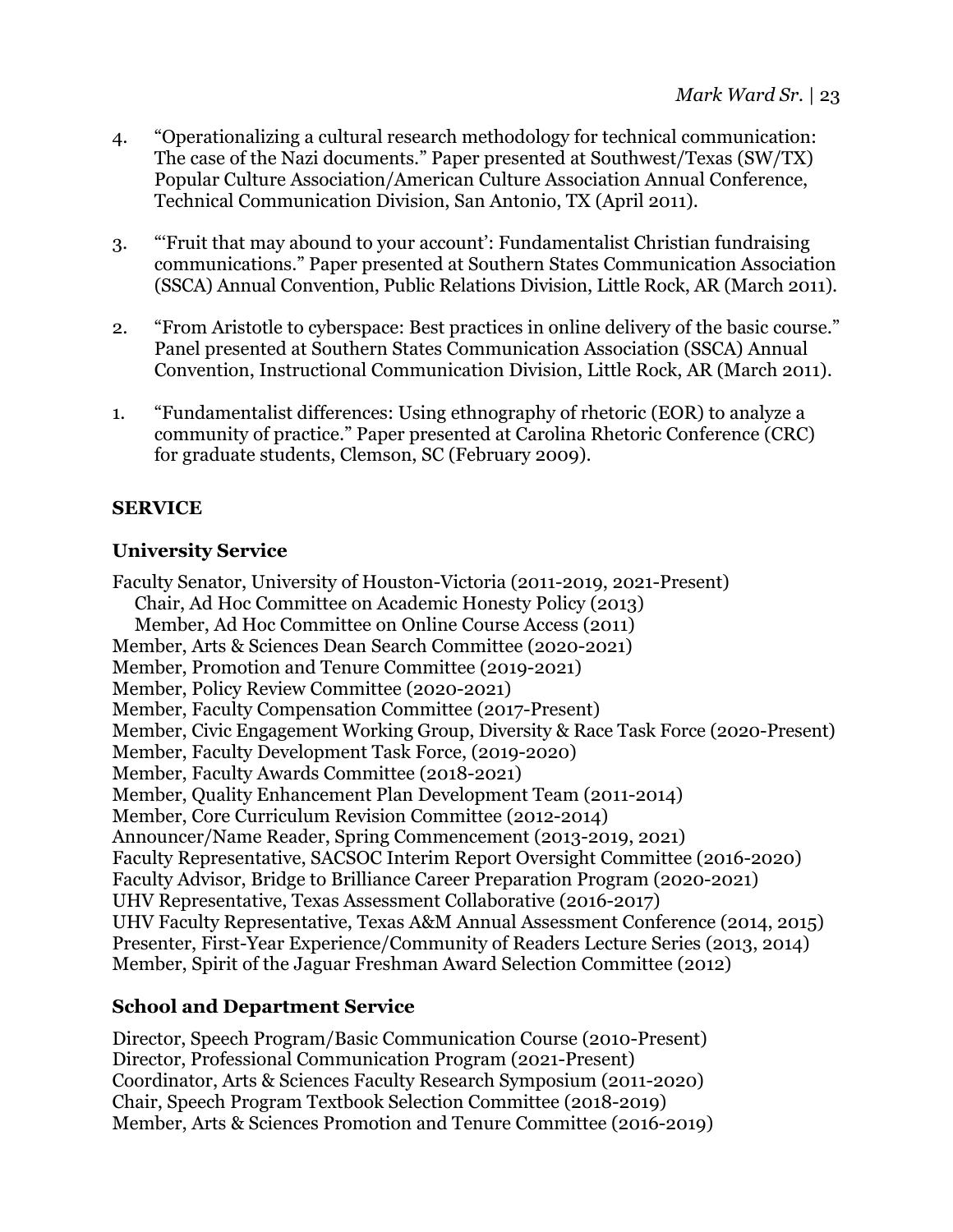Member, Communication and Speech Lecturer Search Committee (2019) Member, Communication and Speech Lecturer #1 Search Committee (2018) Member, Communication and Speech Lecturer #2 Search Committee (2018) Member, Communication Assistant Professor Search Committee (2016) Member, Communication and Speech Lecturer Search Committee (2015) Member, Communication and Speech Lecturer Search Committee (2013) Member, Communication and Speech Lecturer Search Committee (2011) Member, Rhetoric and Composition Lecturer Search Committee (2011) Member, Advising Specialist Search Committee (2010) Sponsor, Organizational Culture Panel, Undergraduate Research Conference (2017) Presenter, "Communication, Culture, and Religion," Art & Sciences Symposium (2017) Speaker/Panelist, "Mingle by Major: Communication" Event (2016) Co-Leader, Intercultural Communication Colloquium (Clemson University, 2008-09) Judge for Collegiate Forensics Tournament (Clemson University, 2009) Judge for Semiannual Public Speaking Contest (Clemson University, 2007-08)

## **Professional and Community Service**

### *Associations*

Member, National Communication Association (2008-Present) Legislative Assembly, National Member-at-Large (2020-Present) Conference Paper Reviewer: Rhetorical and Communication Theory Division (2011, 2013-16, 2018-Present) Organizational Communication Division (2012, 2014-Present) Spiritual Communication Division (2020-Present) Language and Social Interaction Division (2014, 2016, 2021) Basic Course Division (2013, 2014) Media Ecology Association (2017) Conference Panel Organizer/Chair (2019, 2020, 2021)

Member, Religious Communication Association (2009-Present) Executive Council/Electronic Communication Curator (2014-Present) Chair, Communication Studies Division (2015-2018) Best Divisional Papers Selection Committee (2018) Book of the Year Selection Committee (2017, 2019) Dissertation of the Year Selection Committee (2013, 2020) Nominating Committee (2011-12, 2017) Conference Paper Reviewer (2011-Present) Conference Panel Chair (2013-2016, 2018-Present)

Member, Southern States Communication Association (2010-Present) Member, Nominating Committee (2021-Present) Member, Executive Committee (2020-2021) Officer, Language and Social Interaction Division: Immediate Past Chair (2021-Present) Chair (2020-2021) Vice Chair/Program Planner (2019-2020) Vice Chair-Elect (2018-2019) Secretary (2013-2018)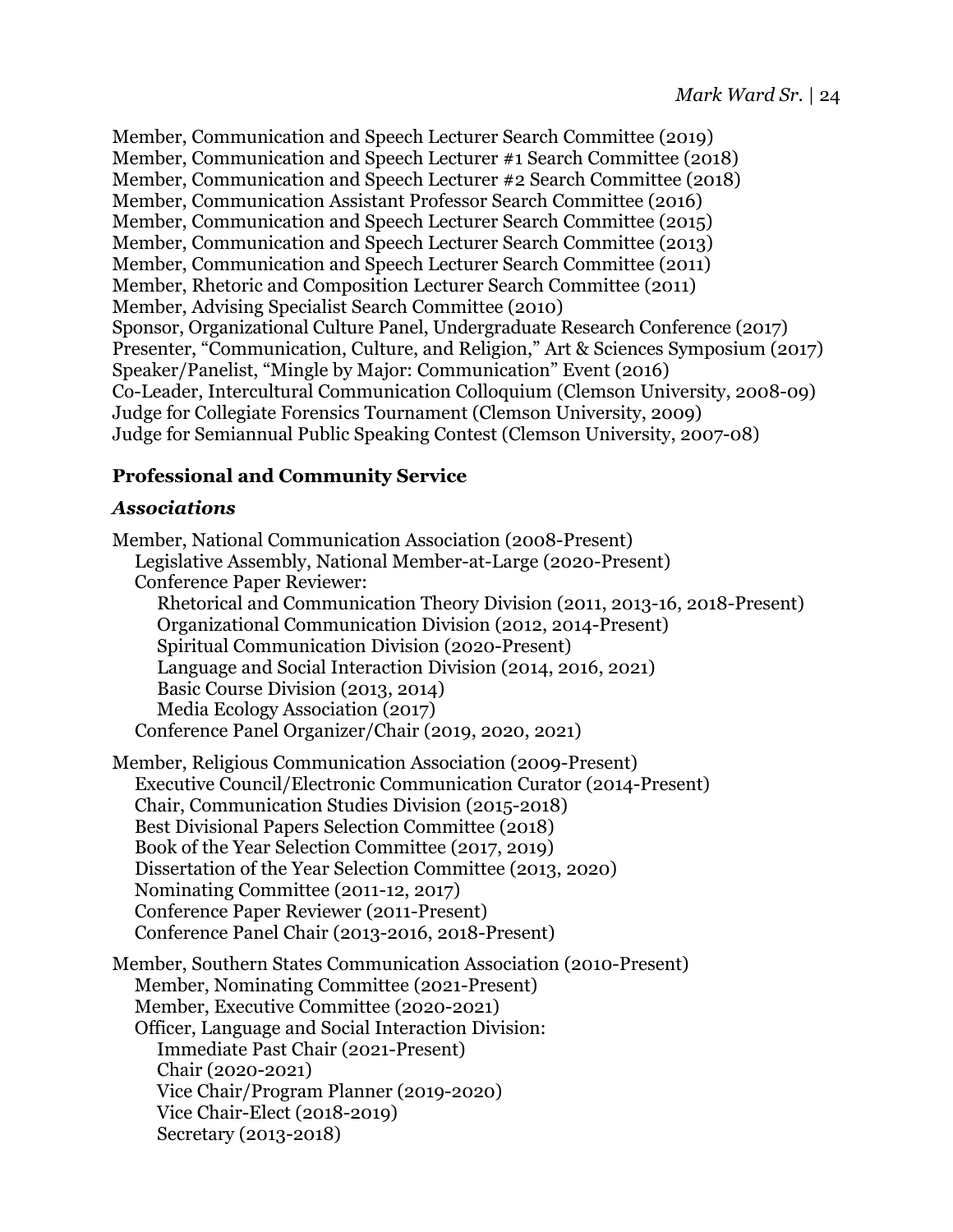Conference Paper Reviewer: Language and Social Interaction Division (2016-Present) Intercultural Communication Division (2015-2017) Conference Panel Organizer/Chair: Language and Social Interaction Division (2020, 2021) Intercultural Communication Division (2020) Mass Communication Division (2020, 2021, 2022) Philosophy and Ethics of Communication Interest Group (2019)

Member, Phi Kappa Phi Honor Society (2009-Present)

# *Publications*

Editorial Board, *Journal of Communication and Religion* (2014-present) Review Board, *Journal of Business and Technical Communication* (2013-Present) Invited Reviewer for: *Journal of Intercultural Communication* (2021) *Woman and Language* (2020, 2021) *Management Communication Quarterly* (2020) *Nonprofit Management and Leadership* (2015, 2018, 2021) *Journal of Teaching in International Business* (2018) *Human Relations* (2016) *Review of Religious Research* (2016) *Journal of Media and Religion* (2016) *Journal of Radio and Audio Media* (2015) *Journal of Intercultural Communication Research* (2011, 2013) *Technical Communication* (2011) *Holocaust Studies* (2009) Expert Reviewer for: *Religion in the Media Age,* pre-revision Routledge review (2018) *Media and Religion: Foundations,* pre-revision Routledge review (2017)

# *Community*

Monthly Columnist, Victoria Advocate Newspaper (2021-Present) Member, Communities of Faith Victoria/Interfaith Organization (2021-Present) Participant, Center for Peace Victoria (2021-Present) Question Announcer, Victoria Adult Literacy Council Knowledge Bowl (2013-2020) Adult Education Teacher, First Baptist Church of Victoria (2017-2020) Policy Committee, First Baptist Church of Victoria (2018-2020) President, Lakes and Village of Colony Creek Homeowners Association (2012-2016) Volunteer Teacher, Public Speaking for International Graduate Students (2007-08)

## *Dissertation Committee*

Kellie Brownlee, University of Colorado Boulder (2021-Present)

# *External Reviewer for Tenure*

Gordon College (2020)